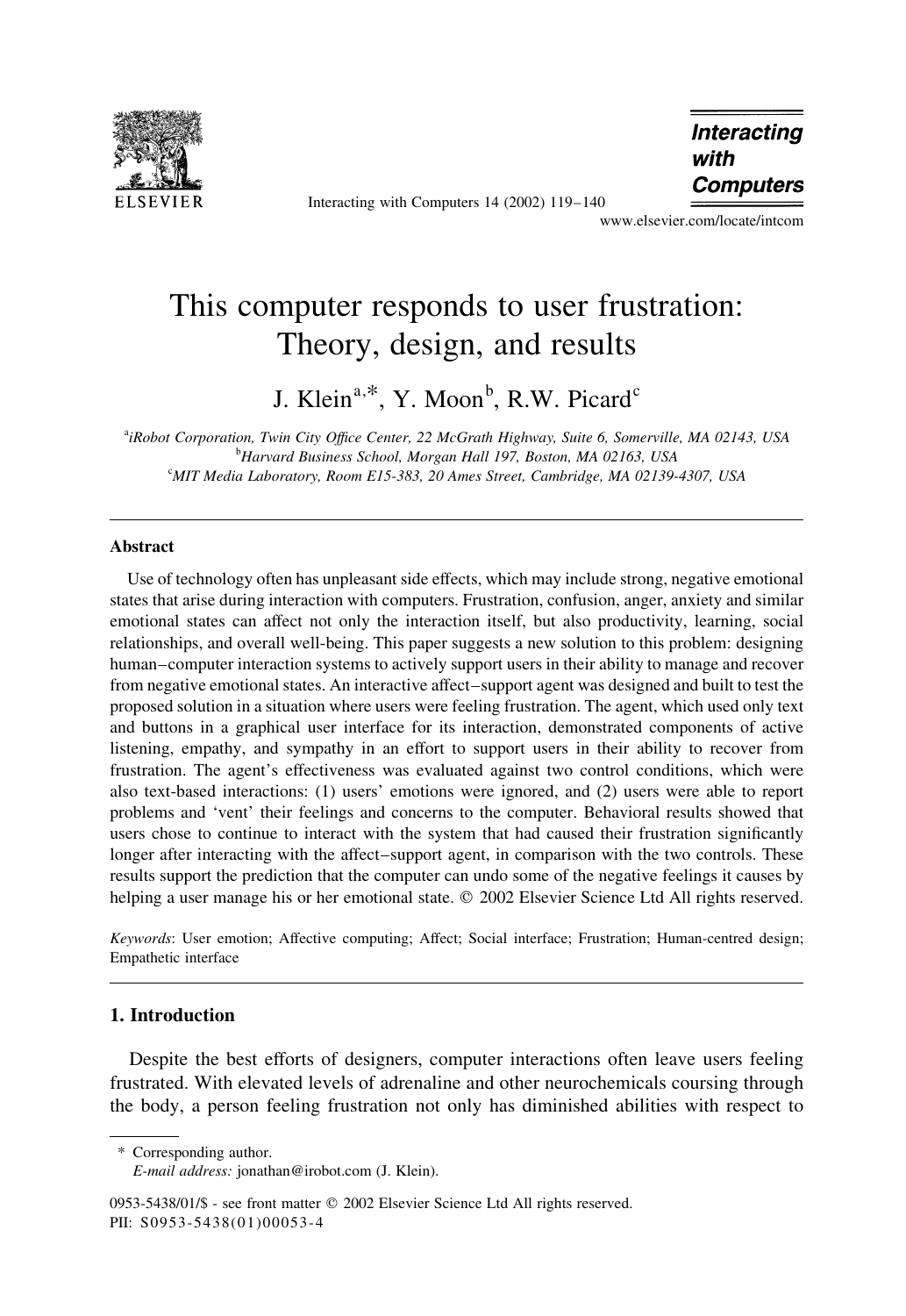attention (Kitayama and Niedenthal, 1994), memory retention (Kahneman, 1973), learning (Lewis and Williams, 1989), thinking creatively (Isen et al., 1987), and polite social interaction (Goleman, 1995), but a penchant for getting more frustrated in the immediate future as well. A frustrating interaction with a computer system can also leave a user feeling negatively disposed toward the system and its makers. If humans are predisposed to respond socially to computers, as has been demonstrated (Reeves and Nass, 1996), such negative experiences could alter perceptions of trust, cooperation and good faith on the part of the user. Worse, such experiences could injure what, to users, may be one of their most important working relationships.

What can and should a computer do when its user gets frustrated while using it? Frequently mentioned solutions include either (1) trying to determine and fix the problem that is causing the frustration, and/or (2) preemptively trying to prevent the problem from happening in the first place. Indeed, the latter has been the traditional, if tacit, approach of the Human–Computer Interaction (HCI) community for years (e.g. Norman, 1988).

However, while both approaches are important, neither has succeeded in eradicating the problem of user frustration, and there have been few attempts to search for alternatives to these approaches. More specifically, very little research has explored the possibility that a computer can be used to *address* the emotional state of its user. This is the case in spite of the fact that the HCI community consistently claims to put its primary emphasis on the user experience:

Underlying all HCI research and design is the belief that the people using a computer system should come first. Their needs, capabilities and preferences for performing various activities should inform the ways in which systems are designed and implemented. People should *not* have to change radically to 'fit in with the system,' the system should be designed to match their requirements. From Human–Computer Interaction, by Preece et al. (1994), p. 15

Recently, a number of researchers have begun exploring these 'mismatches' in humancomputer interaction by exploring how computer systems may be designed to support the fact that humans feel, as well as think and act (Picard, 1997). After all, humans are much more than information processors. Humans are affective beings, motivated to action by a complex system of emotions, drives, needs, and environmental conditioning (e.g. Myers, 1989).

In the current research, the possibility that computers can be designed to respond meaningfully to negative user emotions such as frustration is investigated. Using controlled experimentation, this research demonstrates that computers can relieve feelings of frustration by providing 'active support' for the user's own ability to manage and regulate his or her emotions. (Active supports, as well as passive ones, are defined below.) Indeed, the research suggests that a computer that arouses a high frustration level in its user can be designed such that the user emerges from the interaction feeling *positively*—rather than negatively—disposed toward the system. A discussion of a number of risks and benefits for this new genre of HCI may be found in Picard and Klein (2001), a companion piece in this issue.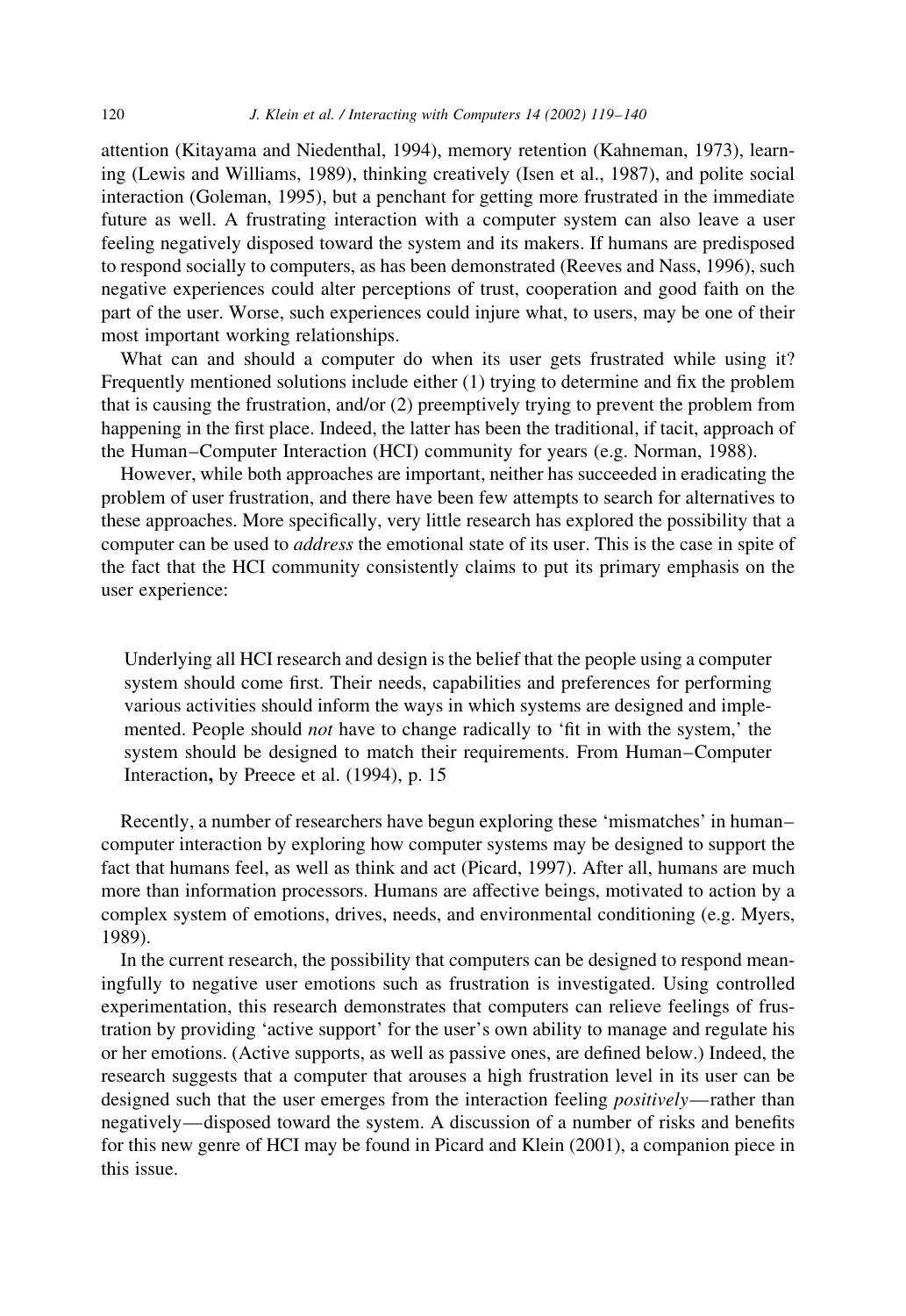## 2. Background

Literature on emotion theory (e.g. Zajonc, 1998; Fridja, 1986; Izard, 1993) identifies a number of possible functions for emotions: as barometers to internal state, external predicament and progress in meeting needs and goals; as motivators nudging people to action to meet needs and goals (Tomkins, 1962); and as internal sirens to keep people from harm (Zajonc, 1998; LeDoux, 1994; Kagan, 1994).

Lawson (1965), after Rosenzweig, defines frustration as an emotional state resulting from 'the occurrence of an obstacle that prevent [s] the satisfaction of a need.' *Need* in this case can be interpreted to mean either a need or a goal (Amsel, 1992). Frustration is often associated with anger (Oatley and Duncan, 1994), and may often precede it. What is more, people experiencing frustration may find themselves feeling doubly exasperated: They not only have to grapple with the *source* of their frustration, but they also have to deal with the emotional reaction itself. Often, the latter can be as problematic, or even more so, than the former.

Fortunately, humans possess skills and strategies for *emotion regulation* that can mediate frustration levels to varying degrees (Gross and Muñoz, 1995). Emotion regulation is at once an aptitude and a skill for modulating and managing one's emotional state. Also described as emotion self-management, it has been identified as a primary component of emotional intelligence, a set of essential emotional skills, the development of which have been argued to correlate more than IQ with a person's success in life (Goleman, 1995, citing Vaillant, 1977; Felsman and Vaillant, 1987).

Humans are able to manage their own emotional states with varying degrees of success depending on the situation, their temperament (Kagan, 1994), and their degree of emotionmanagement skill, among other things. Failure to manage one's emotions can have profound effects including decreased productivity, an inability to pay attention and learn, injury to cooperative human relationships, increased personal stress and severe depression (Gross and Muñoz, 1995), and even addiction (Cooper et al., 1995) and other health problems (see Chapter 11 of Goleman for an overview).

People use a variety of methods to help manage their emotions, such as interacting with media and/or other people, engaging in sports or work, meditating or praying, using positive thinking, and consuming foods and other substances such as alcohol, tobacco, and other drugs. One strategy, known as *venting*, or giving people the opportunity to express their feelings in an unstructured manner, deserves special mention because of recent attempts by many online companies to solicit customer feedback via computer: Opinions are split over the benefits of unconstrained venting (or *catharsis*, in the psychology literature) when angry (Goleman, 1995, pp. 64–65). Some argue that venting has a calming effect, while others suggest that it can further intensify the emotion being expressed.

#### 2.1. Active, social approaches to emotion regulation

We define two varieties of support for emotion regulation: passive supports and active ones. Passive supports are those used by people to manipulate moods, without necessarily addressing or discussing the emotions themselves. These include media, activities, food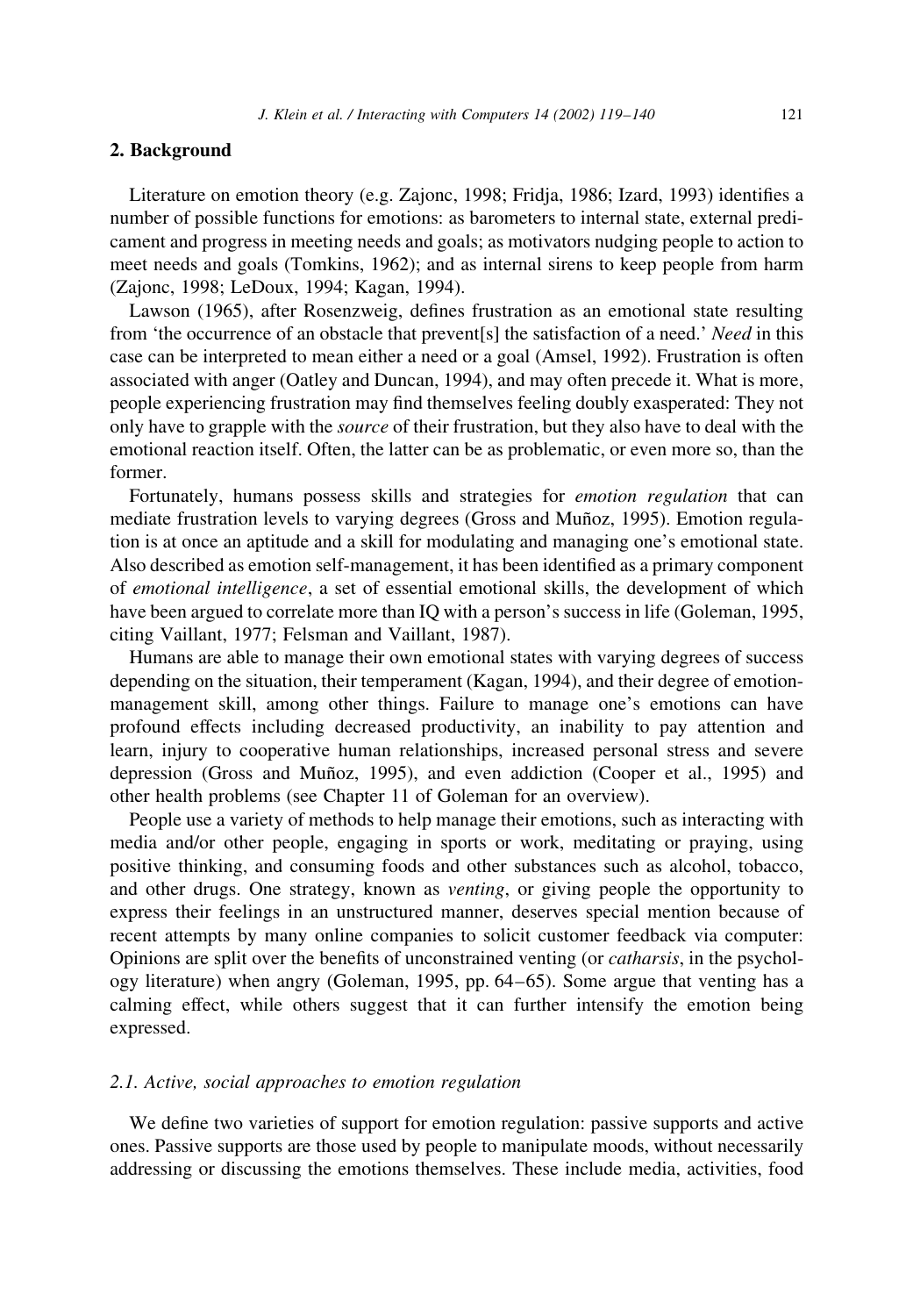and other substances. Interactions with people can fall into either category. For example, playing a team sport with others may help reduce negative feelings, without any discussion or acknowledgement of such feelings; this would be an example of passive support. In contrast, *active* support occurs when people discuss or otherwise address their emotions (and the emotion elicitors) directly, as a means of managing them. Talking to a parent or caring friend about what is upsetting, and how that makes the person feel, is an example of active support.

Active listening (e.g. Myers, 1989; Nugent and Halvorson, 1995) is perhaps the best known example of providing active support. It may be described as providing sincere, nonjudgemental feedback to an emotionally distressed individual, with a focus on providing feedback of the emotional content itself. Active listening has its roots in social psychology (e.g. Raskin and Rogers, 1995), although psychotherapists from many other schools have adopted it as well. One need not be a psychotherapist to practice this skill; indeed, it is used by laypeople in such diverse areas as parenting (e.g. Gordon, 1970), education, crisis counseling, consumer affairs (e.g. Jenks, 1993) and other corporate venues. The key ingredient of active listening is believed to be paraphrased, emotional-content feedback, which involves letting the emotionally upset person know that his or her emotional state has been effectively communicated (Nugent and Halvorson, 1995).

Active listening, when practiced effectively, demonstrates elements of both *empathy* and *sympathy*. These terms are often used interchangeably, but the meanings are subtly different. Whereas the message of sympathy is 'as I understand it, this is what you are going through. This is how I would feel in your shoes,' empathy's message is more like 'this is how I feel about what you're going through. Here is my emotional response to your predicament' (Ickes, 1997). The tone of effective active listening feedback reflects these attributes and thus conveys that the person's emotional experience is understandable, acceptable and indeed, accepted by the listener. When active listening is practiced with these attributes, it is known to relieve strong, negative emotional states quickly and efficiently (e.g. Gordon, 1970).

#### 2.2. Emotion regulation using computers

Current computer systems offer many ways of passively helping humans manage their emotions: People use multimedia PCs routinely to change moods by playing music, displaying humourous comic strips and animated movies, and playing games (Brennan and Shaver, 1995; Catanzaro and Greenwood, 1994; Goleman, 1995). Networked PC's also enable people to converse electronically, potentially providing active emotional support. All of these examples support users in managing their emotional states, yet they are often time-consuming, and people have to *seek* these interactions—they are not automatically offered by the system. In addition, these are generally forms of passive support; most computers today offer virtually no active support for personal emotional regulation.

Systems have been built that have been able to communicate with users in ways that involve their emotions in one form or another. Eliza (Weizenbaum, 1966) employed simple techniques for emotional interaction, some of which were borrowed from Rogerian active listening. Weizenbaum's stated purpose for building the system was solely to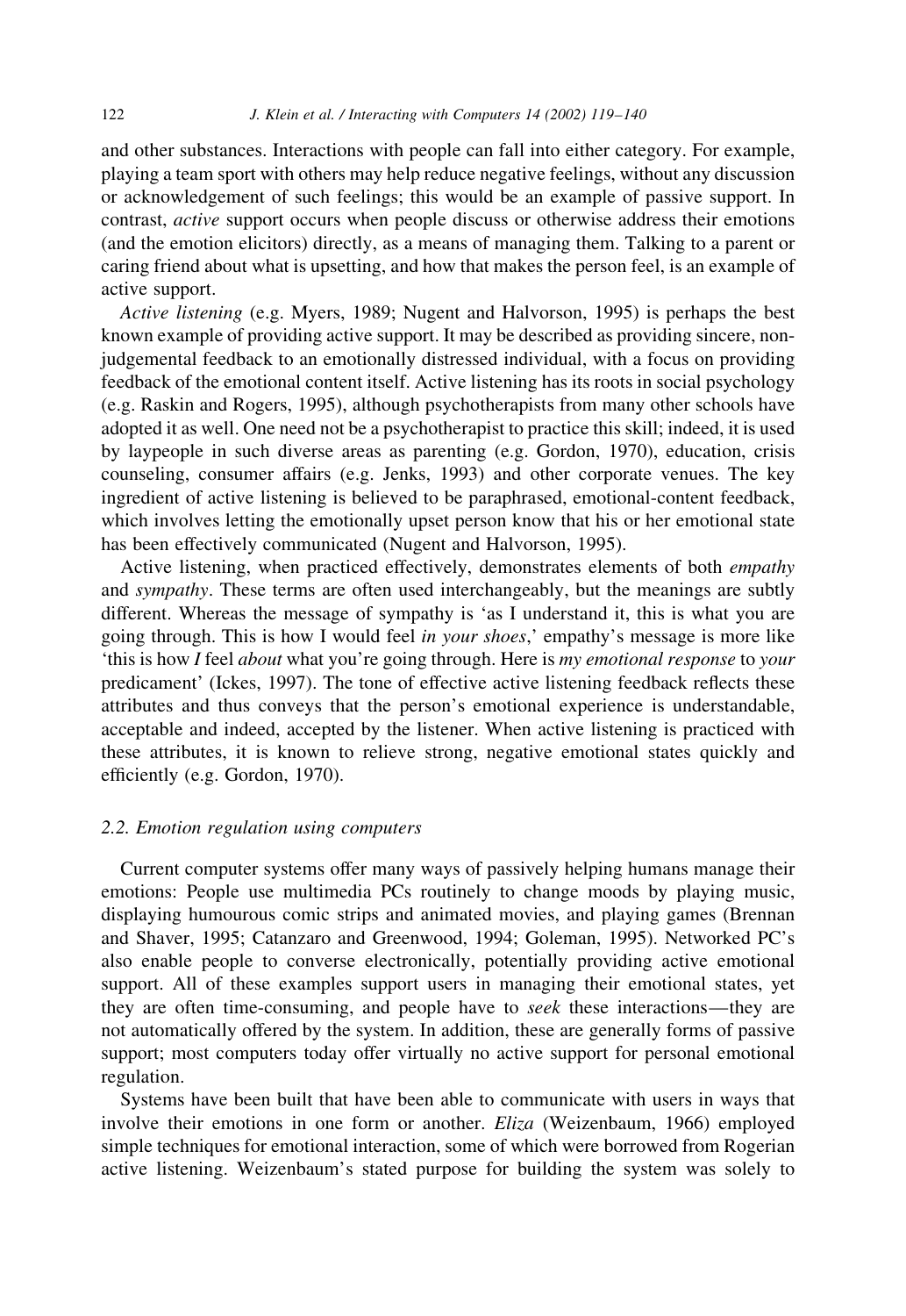explore natural language processing, yet Eliza is often appreciated for the illusion of intelligence and attention it tenders. Turkle (1995) discusses the related phenomenon of computer-based psychotherapy programmes that aim to bring about long-term positive change for the user's psychological health. Computer and robotic pets such as Furby (Kirsner, 1998) and Tamagocchi seem to foster some form of emotional communication, arguably offering passive support for emotional regulation. Other toys such as ActiMates' *Barney* (Strommen, 1998) and Hasbro's *My Real Baby* doll communicate affect to their young users, primarily in the form of affection and apparent attention to the child. While Eliza unintentionally approaches the capability for actively addressing the user's affective state, arguably none of these systems either do so intentionally or offer active support for emotion regulation at all.

Researchers have also begun to create interactive, computational models of affect for emotional communication with the user (Elliot, 1992; Tosa and Nakatsu, 1996), to build 'social skills' in robots (Scassellati, 1998; Breazeal, 1998), and to develop robots that can begin to 'empathise' with humans and make them feel 'more comfortable as they read emotional changes expressed in our faces' (Strauss, 1997). Such developments show potential as platforms for active emotion regulation support; however, none currently offer such support.

Several Internet sites and newsgroups have been created where users angry or frustrated with products and services can go and complain in public, e.g. alt.unixhaters, alt.fan.billgates, and such websites as the National Society for Microsoft Haters at http://www.tradepage.co.za/nsmh/. Such sites may offer users the ability to publicly complain about their frustrating experiences and products. Other users with similar experiences may chime in and reinforce the original user's complaint. Although these sites enable users to address their frustrations specifically by engaging in cathartic, public venting, as will be shown later these systems may not offer the most effective strategy for emotional support. Further, these interactions must be initiated by users and often require considerable time and effort, for example to make a convincing case in writing against a product. Since none of these systems offers users direct, structured engagement *about* their emotional state designed for the times when users experience strong, negative emotions, none may be considered to provide active support for emotion regulation.

#### 2.3. Active machine support for user frustration?

In MATLAB 3.5, an older version of a high-level mathematics software package produced by MathWorks, Inc., a user could type in the popular expletive 'f\*\*\*' at the software's command line, and the application would respond with a relevant quip, randomly chosen from a list of quips, such as 'Your place or mine?' This functionality has since been disabled in later versions of the software, and a sober-toned note to that effect has replaced the witty response. However, the story is germane to our discussion of methods of alleviating frustration because of the effect it has had on some users. A colleague recently related the experience of a student at MIT named 'Bob' who, while working in MATLAB 3.5 on a problem set, became frustrated to the point of despair over problems with MATLAB's syntax. In a fit of pique, unaware of the software's aforementioned response capability, Bob unwittingly typed in the word 'f\*\*\*' at the command line.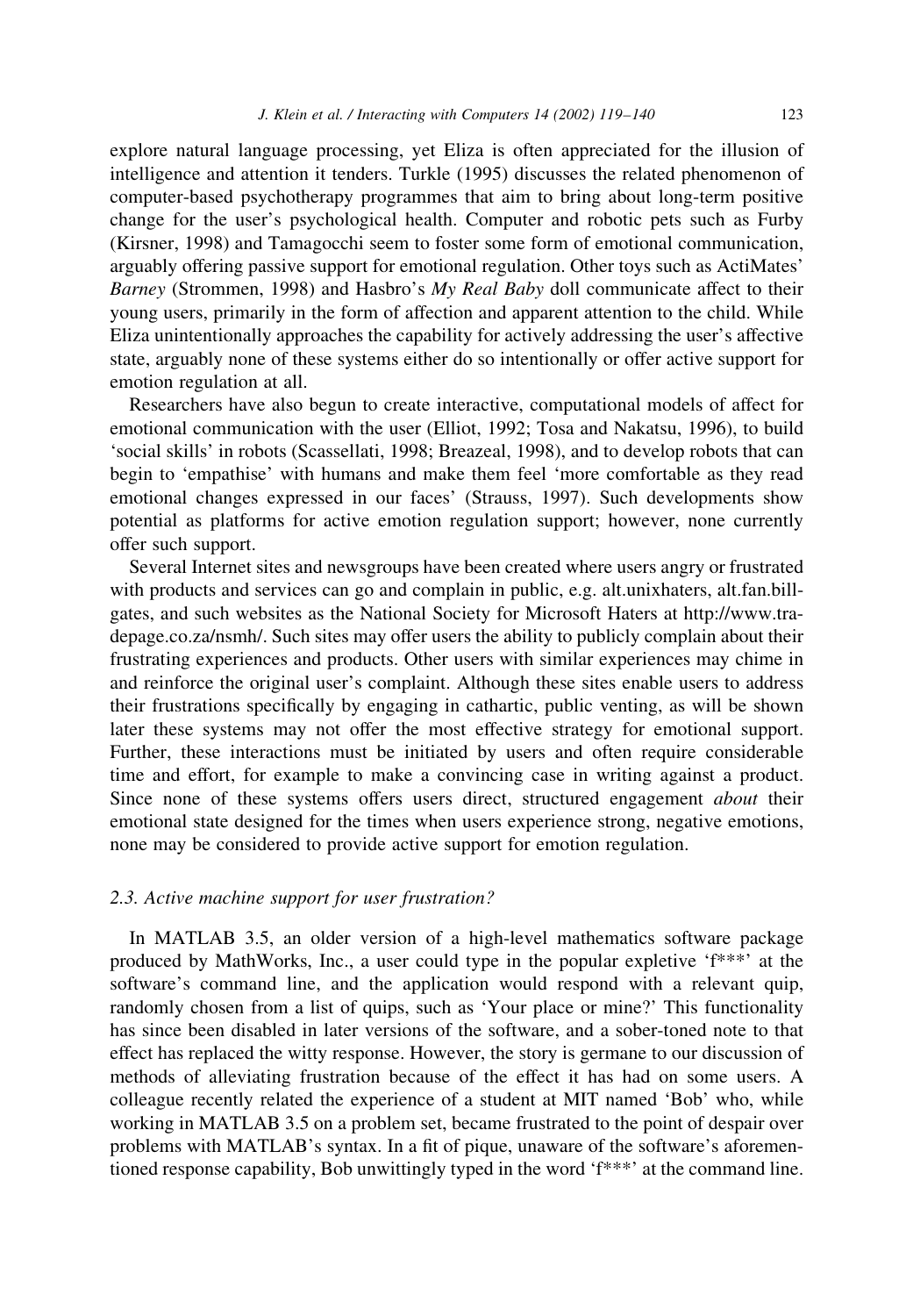When the machine responded with 'Your place or mine?', Bob's mood changed instantly. From utter frustration came surprise and delight. Here was a witty, unexpected 'hack', a response to a word considered taboo in formal elements of this culture, a response programmed long ago by one or more of the software's developers. It did absolutely nothing to address the problem that elicited Bob's frustrated state, yet the strong, negative state that Bob was experiencing suddenly dissolved. Bob became intrigued by the phenomenon, played around with the feature for a while, contacting friends to share the revelation of this hidden treasure, and then settled back down to work.

Hypotheses for the sudden turnaround in Bob's disposition abound: The experience was unexpected, humourous, ribald, playful, irreverent. The interaction's 'designers' probably gave little thought to planning this response, yet the fact remains that in the midst of experiencing a strong, negatively-valenced emotional reaction, Bob made a bid to communicate this state to the software and got a reaction. The machine's response was dumb—it was one of several simple strings pre-programmed into the system to write to the screen in response to a user typing in a certain string. However, for Bob it was also a direct, immediate, relevant response to his frustrated emotional state—at or near a peak of frustration—from 'another' to whom Bob expressed his feeling state (albeit crudely). Arguably, this simple hack produced some of the same components of feedback as are found in active listening: Immediate feedback of emotional information as well, perhaps, as conveyance of a message like 'your negative emotional state is understood and accepted, and here's a humourous remark that says 'it's okay'. One may argue that this event represents an example of purely passive emotional management support (i.e. 'it was just a diversion'). The possibility also exists that some of Bob's amusement may have come from a sense of connection to the *programmer*, and not the programme. Yet the intriguing possibility remains that components of active support may have been at least in part responsible for Bob's sudden change of mood, as well as the coincident interest in playing with the system—and his soon settling back down to work with MATLAB again.

## 3. Theory

A recent line of research has suggested that people display a natural propensity for interacting with machines as if they were other people; this is the so-called *Media Equation* of Reeves and Nass (1996). In one study, researchers found that users respond to praise and criticism from computers the same way they respond to similar feedback from humans (Fogg and Nass, 1997a). In another series of studies, users responded to computer 'personalities' the same way they respond to human personalities (Moon and Nass, 1996; Morkes et al., 1998; Nass et al., 2001). Indeed, social responses ranging from reciprocity (Fogg and Nass, 1997b) to politeness (Nass et al., 1999) have been found in human–computer interaction.

To date, none of this research has explored the possibility that users will respond positively to a computer that exhibits emotion-support skills. However, based on this literature, the primary hypothesis of this study is as follows:

When a computer system creates frustration on the part of the user, it can relieve that frustration quickly and effectively by means of active emotion support.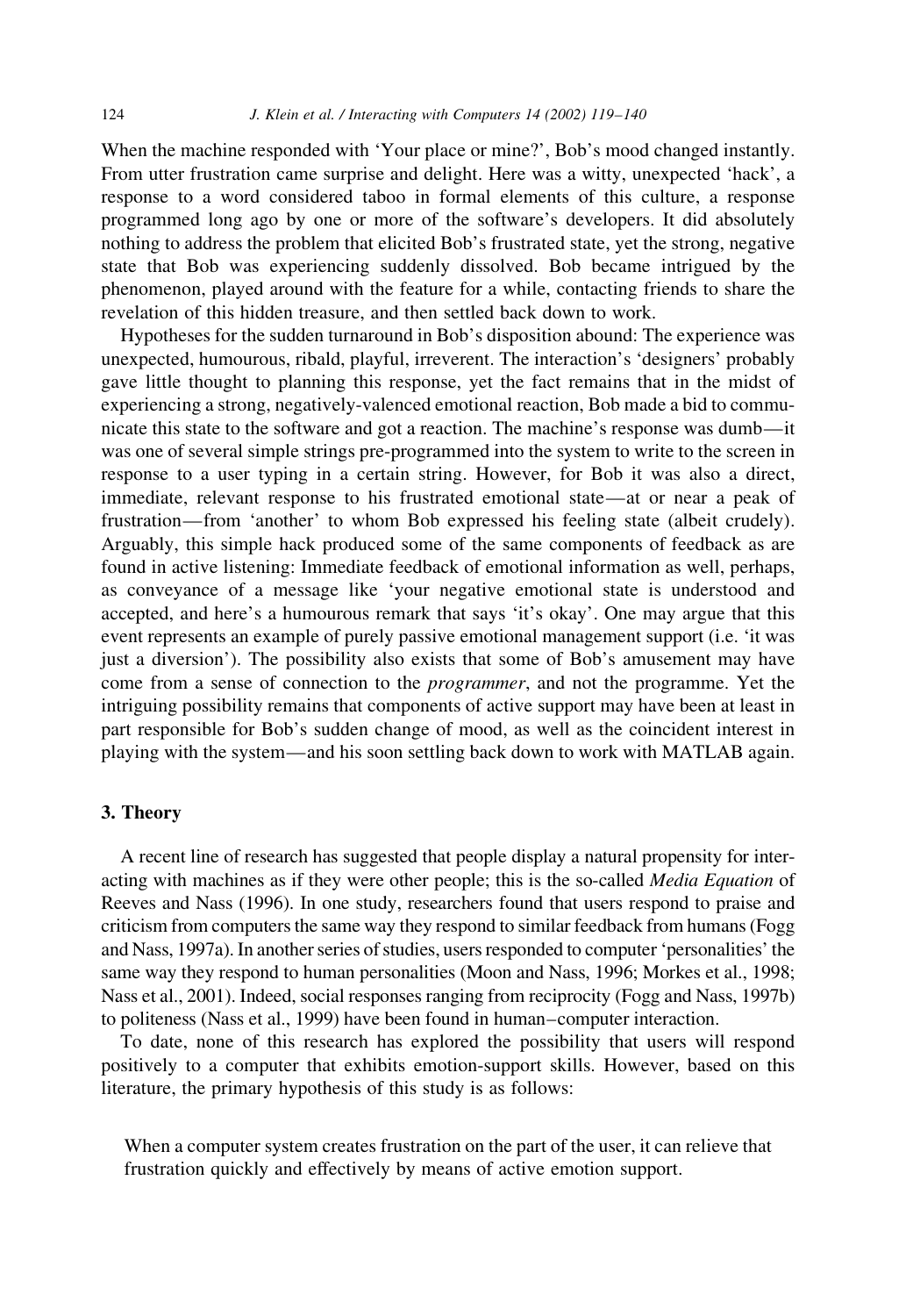To test this hypothesis, a system was built that directly addressed users' frustration using active emotion support. The system incorporated a variety of active support strategies that have been demonstrated to be effective in a variety of social contexts, as documented in the literature in social psychology, developmental and clinical psychology, sociology, education, emotion theory, parenting theory, communications, research in empathy and crisis management, and consumer affairs studies. Specifically, research has suggested that the following strategies can significantly improve an individual's ability to regulate his or her emotions in a positive way:

- 1. Actively solicit information about the individual's state, especially the individual's emotional state and feelings about the eliciting problem (not just a cognitive assessment of the problem). This query serves in part to acknowledge that the individual has emotions, and may be having an emotional reaction to stimuli (Nugent and Halvorson, 1995).
- 2. Solicit information in a timely fashion, i.e. the information solicitation must occur when the individual is upset enough to have the need for (and benefit from) the support that the system has to offer. Active listening is known to be ineffective in situations in which an individual simply wants information or wants to communicate information (Gordon, 1970).
- 3. Make sure the user is able to express what she is feeling. It does no use to solicit emotional feedback from an individual who is feeling *confused* and then provide him with choices that read 'I am: very sad | sad| neutral | happy|very happy about [product X]'.
- 4. Provide feedback, especially on emotional content. Show the individual that his emotional state has been effectively communicated, ideally by paraphrasing what the individual is trying to communicate (Nugent and Halvorson, 1995). The supportive agent must convey that the *idea* of the individual's emotions has been communicated, and not just parrot back the words used by the individual.
- 5. Allow for repair if the feedback is judged wrong. This step is critical in active listening, to give the individual a chance to clarify her initial response and make her feel as if her state is accurately conveyed to the listener. After all, especially at times of high arousal, language can easily fail to convey precise meaning, yet at such times it is often all the more important to the aroused person that she convey her situation and state accurately (Gordon, 1970).
- 6. Convey a sense of sympathy to the user. Miriam-Webster defines sympathy as 'the act or capacity of entering into or sharing the feelings or interests of another.' In this case, the goal is to encourage the individual to feel sympathised with and that the user is not alone in feeling the way s/he feels (Gordon, 1970).
- 7. Communicate a sense of empathy to the user as well. Along with sympathy, empathy can encourage an upset person to feel a sense of understanding and emotional connection with the listener, arguably of critical importance in establishing an atmosphere in which the individual can feel as if his emotions are understood and heard (Ickes, 1997).
- 8. Convey to the user the sense that his emotional state is valid. In practice, this sentiment is often expressed more through a calm, sympathetic tone of voice when paraphrasing the emotional-content feedback than any specific kind of statement. Note that this sentiment is different from either sympathy or empathy but can sometimes be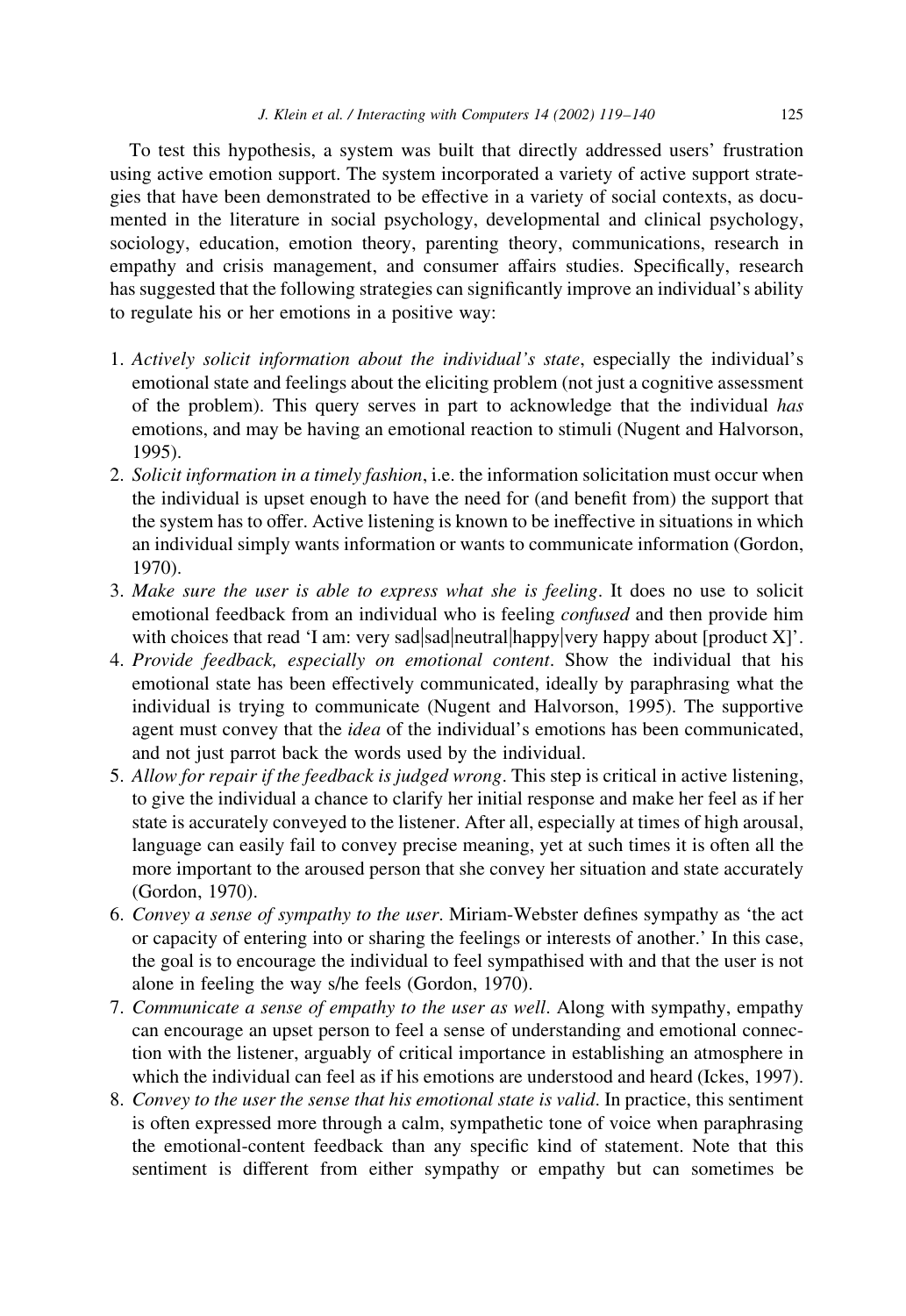accomplished through either of those means. Sometimes, simply naming what the person is probably feeling is a way of communicating the validity of that feeling (Gordon, 1970).

# 4. Design of the agent

In an attempt to implement all the strategies proposed above, the interaction agent was designed with the following capabilities:

- 1. Following Strategy #1, above, the agent was designed to actively solicit information about the user's emotional state, focusing on emotions relating to the eliciting problem (see also Table 2).
- 2. It was designed to provide feedback within minutes following a frustrating situation, following Strategy #2, above (see also the Section 5, which describes how this synchronization was achieved).
- 3. Following Strategy #3, relevant labels were used to describe what users experienced (subjects in the study described below reported feeling elevated levels of frustration, and this label was employed—see also Table 2).
- 4. Also per Strategy #3, users were queried about their frustration level on a scale of emotional intensity ranging from 'Not frustrated in the least' to 'The most frustration I have ever experienced in my life playing a game' (see Table 3).
- 5. Following Strategy #4, above, paraphrased feedback of the user's emotional state was provided, and gauged to the level of emotion reported by the user (Table 3), helping to convey a sense of validation for the user's emotional state (and thus addressing Strategy #8. above).
- 6. Means for repair were built in to the interaction to enable the user to clarify and/or correct the agent if the system's feedback was judged to be incorrect, per Strategy #5, above. The user was provided with up to three chances to clarify and/or adjust his reported level of emotion.
- 7. Upon reaching a satisfactorily accurate statement of feedback from the system, the user was issued a statement of sympathy relevant to the user's emotional state and reported intensity level. As an implementation of Strategy #6 (above) this statement is perhaps the most problematic one given by a computer, since an expression of sympathy really is an expression of feeling, and the computer is incapable of truly feeling anything the user might feel. Since computers are not yet capable of genuine sympathic understanding or feeling, this is a form of *artificial sympathy*, but it is sincere in the sense that its designers' goal is to try to enable the user to feel sympathised with.
- 8. Also per Strategy #6, a sympathetic statement of apology was supplied to the user, as part of the sympathy statement.
- 9. A statement of empathy was also issued to the user, again relevant to emotional state and reported intensity level, addressing Strategy #7, above. This statement also serves to address Strategy #8, as do the sympathy responses described above.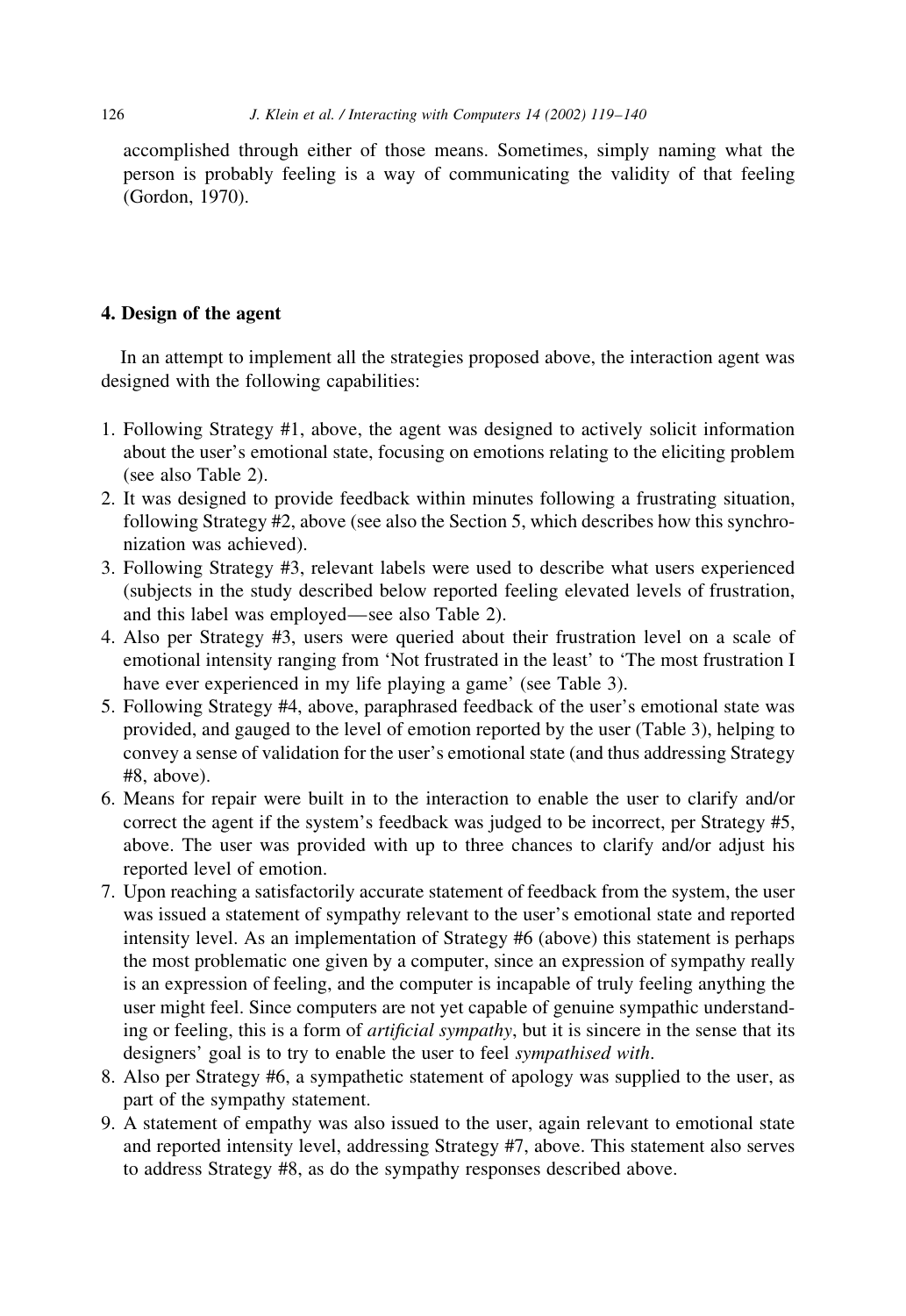| Questionnaire type      | No delays in Game 1 | Delays in Game 1  |
|-------------------------|---------------------|-------------------|
| Ignore the user's state | $N = 12$ (6F, 6M)   | $N = 12$ (6F, 6M) |
| Let the user Vent       | $N = 11$ (5F, 6M)   | $N = 12$ (6F, 6M) |
| Provide AFFECT-SUPPORT  | $N = 11$ (5F, 6M)   | $N = 12$ (6F, 6M) |

Table 1 The six conditions in the  $2 \times 3$  experiment

# 5. Method

The first author built the principles described above into an interactive text-based agent (embedded in a graphical user interface, or GUI), which will hereafter be referred to as the 'AFFECT-SUPPORT' agent. This agent was designed to interact with users who were experiencing various amounts of frustration. The range of the agent's responses was carefully scripted in an effort to reflect the theoretical conceptualization of active listening described above.

The effectiveness of this agent was tested in a  $2 \times 3$  study of 71 subjects (see Table 1) who were led to believe that they were play-testing a new computer game. Elements of



Fig. 1. Schematic of the physical set-up for the experimental chamber.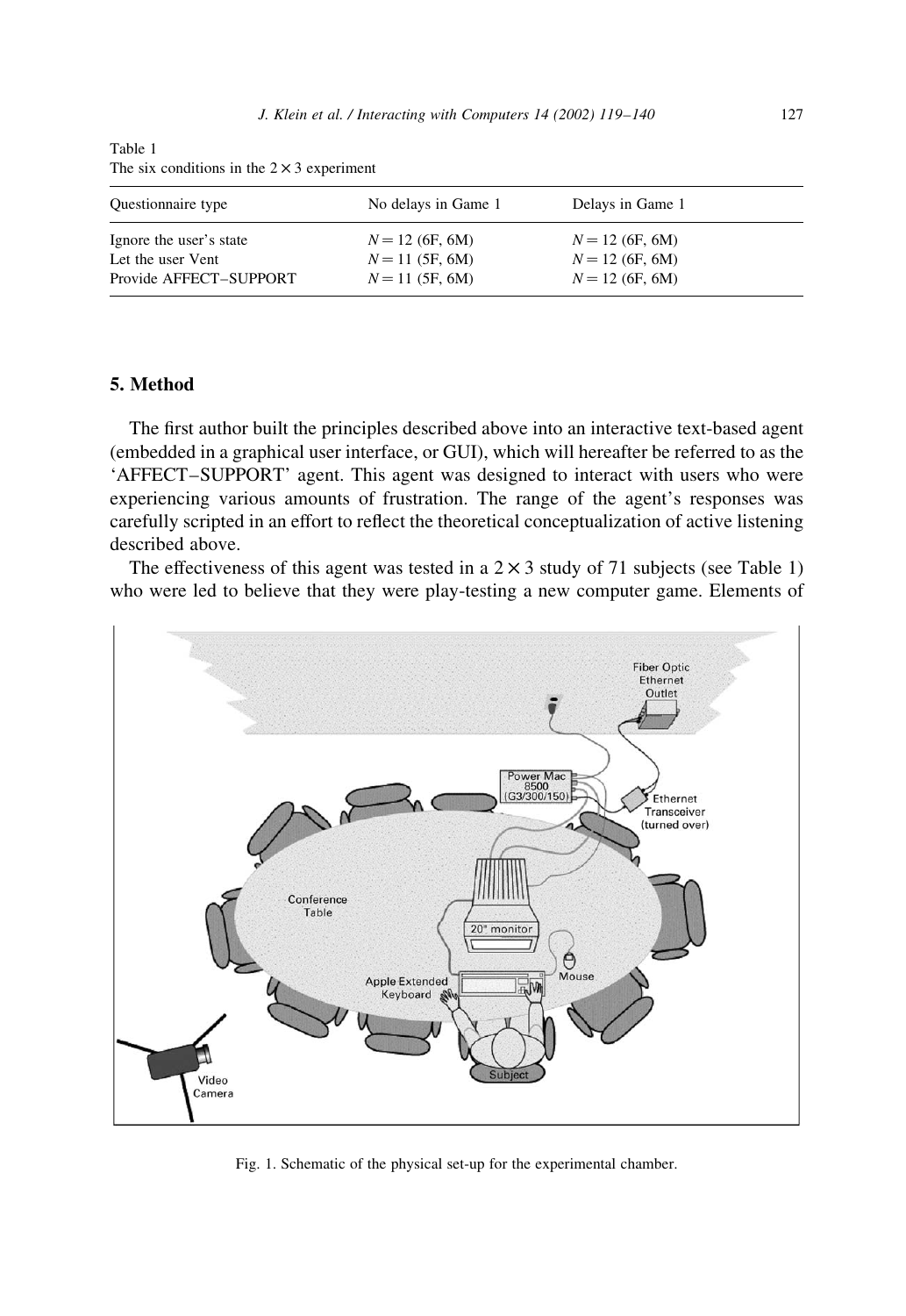the protocol and cover story were adapted from the study created by Scheirer et al. (2001). After the experiment, all subjects were debriefed as to the true nature of the experiment and given the right to have their data withdrawn. One of the 71 subjects chose to have their data withdrawn, and that subject's data was not included in this study  $(Fig. 1)$ .

#### 5.1. Participants

Seventy human subjects were recruited, aged 14–44 (median  $20-24$ ).  $N = 11$  or 12 for each of the six conditions, which included  $n = 6$  males and  $n \ge 5$  females in each condition, to account for gender in the study.

## 5.2. Procedure

Subjects were recruited via fliers posted around a college campus that offered \$10 and a chance to win \$100 for play-testing a new kind of game. Subjects were emailed a personality inventory questionnaire (Mehrabian, 1995) 'as part of the play-testing procedure', which were all filled out and returned at least one day in advance. Subjects came to the testing site individually, were read a briefing script, and were seated at an Apple Power Mac 8500/G3 computer with a  $20''$  display, keyboard and mouse. Two windows, barely overlapping, were displayed on the computer desktop: a Netscape browser with a simple, novel, graphical adventure game interface, and a text window displaying directions for the game (see Fig. 2).

Two level-of-frustration conditions were established. Subjects in the DELAY condition played the game for 5 min, during which they experienced nine seemingly-random 'web delays', in which the character froze on screen, but the on-screen timer continued to advance. Those in the NO DELAY condition also played for 5 min, but experienced no such delays. At 5 min, the game stopped automatically for all subjects. Each subject was then exposed to one of three different interactive sessions, under the guise of filling out a questionnaire about the game. The interactions corresponded to the three different conditions (IGNORE, VENT or AFFECT-SUPPORT).

The IGNORE interaction was actually a sequentially-revealed questionnaire—a string of dialogs-that contained questions that did not involve the subject's emotions, or any means of reporting a problem like screen delays (see Table 2). Responses were in the form of radio buttons with pre-defined labels. The VENT questionnaire was similar in form to the IGNORE questionnaire, except that it gave subjects open-ended means to report the relevant problem, as well as the subject's emotional state.

The AFFECT-SUPPORT interaction began in the same way as the VENT questionnaire, but when the computer prompted the subject for how frustrated s/he was feeling, the computer gave feedback based on the reported frustration level. Feedback was structured after the principles summarised above: offer emotional-content feedback and means for repair and correction, (e.g. 'It sounds like you felt fairly frustrated playing this game. Is that about right?'), as well as one statement of sympathy gauged to the reported frustration level (e.g. 'It sounds like you didn't have the best experience, then. That's not much fun') and one empathy statement (e.g. 'Sorry to hear things didn't go so well'). Each feedback sentence was customised to every possible response of the subject (see Table 3).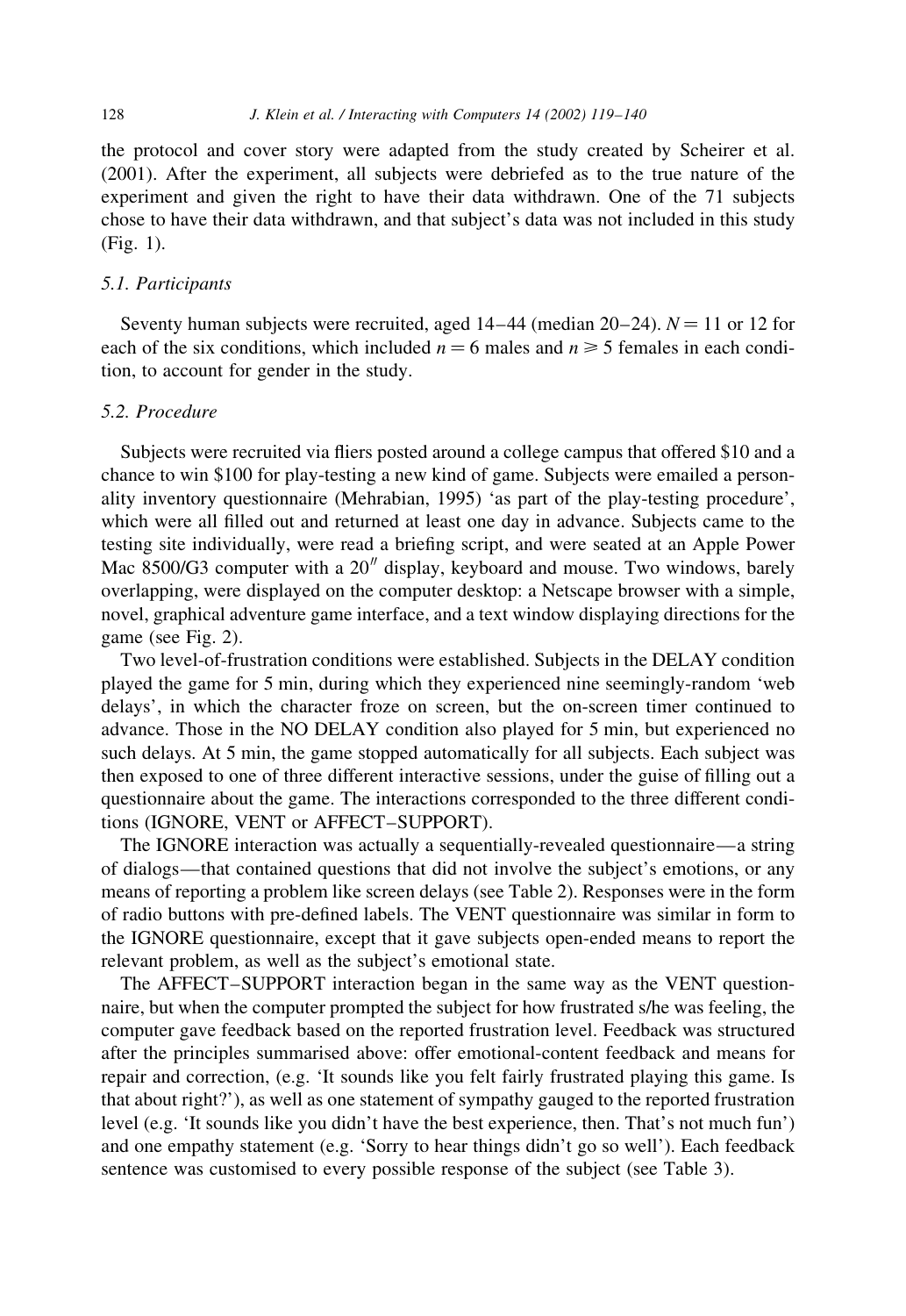

Fig. 2. A screenshot of the entire screen that each subject sees for the first time upon entering the chamber. Note that all elements in the display were tightly controlled for the experiment, as everything seen (including the grayed-out menu bar at the top) was actually specially created using Macromedia Director 6.0 for the Macintosh.

All subjects were then asked to play a non-delay version of the game for at least 3 min. At 3 min, a 'Quit' button (grayed out and disabled at the start of the second game) became active, but subjects could play longer if they wished, up to 20 min. However, the game was designed to be boring to play (there was no variation in reward schedule, no surprises, no new puzzles introduced, and no additional challenges or skill requirements beyond what was initially offered in Game 1), and subjects were given no incentive to play longer than 3 min. Upon finishing the second game, subjects were handed a paper questionnaire asking how they felt during various points of the whole experience. All self-report data was logged and recorded, and behavior was measured by automatically recording the time each subject played Game 2, as well as the score.<sup>1</sup>

<sup>&</sup>lt;sup>1</sup> Physiological measures, such as those used in Scheirer et al.  $(2001)$ , were not considered for this experiment, since they were beyond the scope of the driving questions of this research. The data from such measures might have been useful in related work being conducted by neighboring researchers, for example for correlating studies of reported frustration levels. It was decided, however, that adding to the complexity of this experiment by introducing such potentially curious measures was not desirable—and of course these measures were not supported by the cover story told to subjects prior to their participation.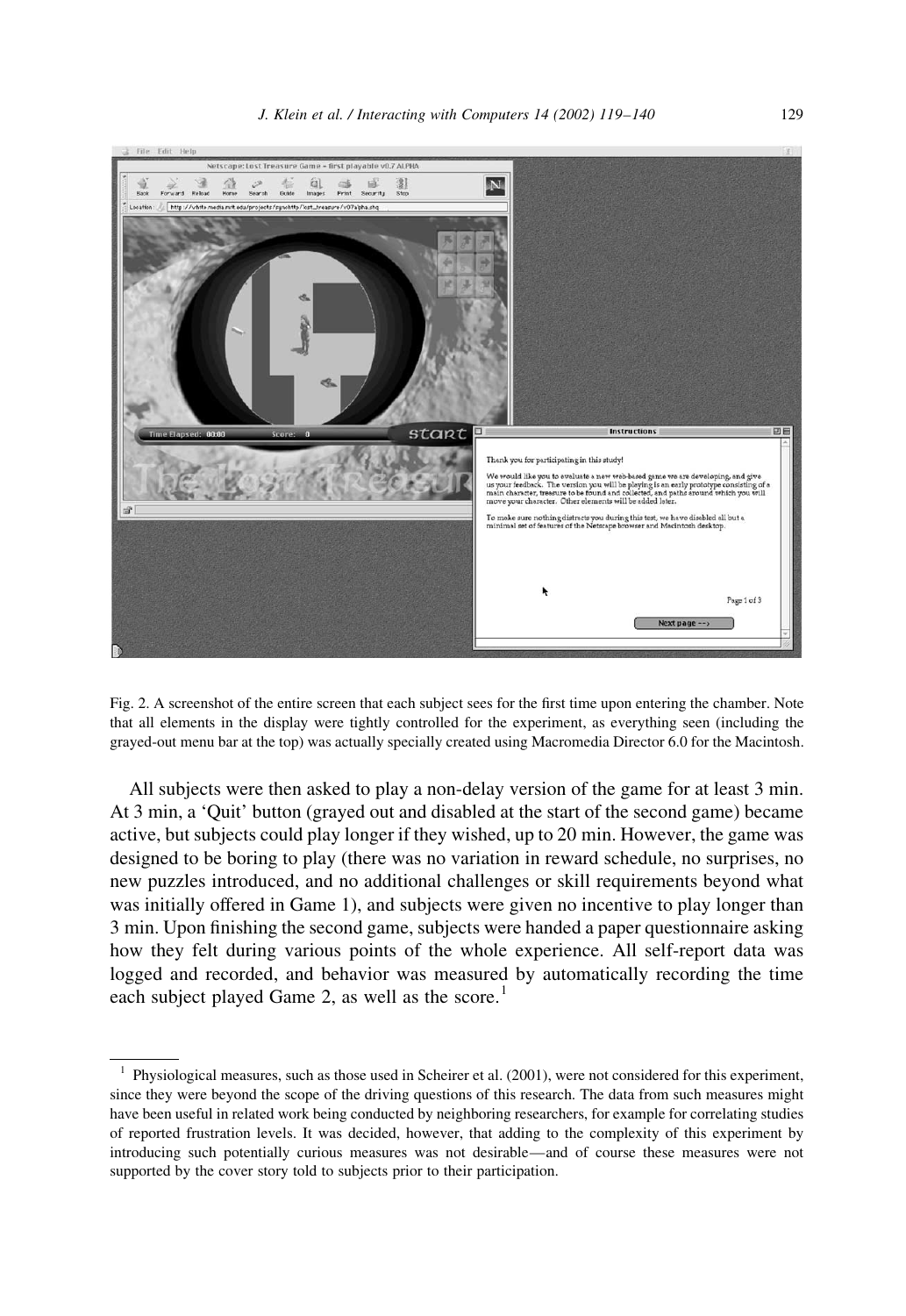Table 2

Contents of the three questionnaire-interactions, noting similarities and differences across conditions. Note that the AFFECT-SUPPORT interaction (column 3) includes an abbreviated set of questions, as this condition was time-balanced to account for the agent interaction. Due to the branching nature of the agent interaction, a diagramme of the entire interaction is not described here, but is summarized in the text and can be seen in its entirety in Klein (1999).

| Questionnaire for the IGNORE<br>control condition (no vent or<br>affect support) | Questionnaire for the VENT<br>condition | Questionnaire portion (before<br>agent) or AFFECT-SUPPORT<br>condition |
|----------------------------------------------------------------------------------|-----------------------------------------|------------------------------------------------------------------------|
| First off, can you describe your                                                 | First off, can you describe your        | First off, can you describe your                                       |
| age?                                                                             | age?                                    | age?                                                                   |
| $\circ$ 10-15                                                                    | $\circ$ 10-15                           | $\circ$ 10-15                                                          |
| $O$ 15-19                                                                        | $O$ 15-19                               | $O$ 15-19                                                              |
| $\circ$ 20–24                                                                    | $\circ$ 20–24                           | $\circ$ 20–24                                                          |
| $O$ 25-29                                                                        | $O$ 25-29                               | $O$ 25-29                                                              |
| $\bigcirc$ 30-34                                                                 | $\circ$ 30-34                           | $\bigcirc$ 30-34                                                       |
| $O$ 35-39                                                                        | $\bigcirc$ 35-39                        | $\bigcirc$ 35-39                                                       |
| $\bigcirc$ 40-44                                                                 | $\bigcirc$ 40-44                        | $\bigcirc$ 40-44                                                       |
| $O$ 45-49                                                                        | $O$ 45-49                               | $O$ 45-49                                                              |
| $\circ$ 50-59                                                                    | $\circ$ 50-59                           | $\circ$ 50-59                                                          |
| $\circ$ 60-69                                                                    | $\circ$ 60-69                           | $\circ$ 60-69                                                          |
| $\bigcirc$ 70 +                                                                  | $\bigcirc$ 70 +                         | $\bigcirc$ 70 +                                                        |
| Second, what is your sex?                                                        | Second, what is your sex?               | Second, what is your sex?                                              |
| O Female                                                                         | O Female                                | O Female                                                               |
| $\circ$ Male                                                                     | ○ Male                                  | $\circ$ Male                                                           |
| Okay. Now how often have you                                                     | Okay. Now how often have you            | Okay. Now how often have you                                           |
| played computer games or video                                                   | played computer games or video          | played computer games or video                                         |
| games before?                                                                    | games before?                           | games before?                                                          |
| $\circ$ 0 (Never)                                                                | $\circ$ 0 (Never)                       | $\circ$ 0 (Never)                                                      |
| $\circ$ 1 (One or twice in my life)                                              | $\circ$ 1 (One or twice in my life)     | $\circ$ 1 (One or twice in my life)                                    |
| $\circ$ 2 (Fewer than ten times)                                                 | $\circ$ 2 (Fewer than ten times)        | $\circ$ 2 (Fewer than ten times)                                       |
| $\circ$ 3 (Between 10 and 20                                                     | $\circ$ 3 (Between 10 and 20            | $\circ$ 3 (Between 10 and 20                                           |
| times)                                                                           | times)                                  | times)                                                                 |
| $\circ$ 4 (Used to play regularly,                                               | $\circ$ 4 (Used to play regularly,      | $\circ$ 4 (Used to play regularly,                                     |
| but haven't in ages)                                                             | but haven't in ages)                    | but haven't in ages)                                                   |
| $\circ$ 5 (About one a month)                                                    | $\circ$ 5 (About one a month)           | $\circ$ 5 (About one a month)                                          |
| $\circ$ 6 (Once a week)                                                          | $\circ$ 6 (Once a week)                 | $\circ$ 6 (Once a week)                                                |
| $\circ$ 7 (Several times a week)                                                 | $\circ$ 7 (Several times a week)        | O 7 (Several times a week)                                             |
| $\circ$ 8 (one a day)                                                            | $\circ$ 8 (one a day)                   | $\circ$ 8 (one a day)                                                  |
| $\bigcirc$ 9 (At least once a day)                                               | $\bigcirc$ 9 (At least once a day)      | $\bigcirc$ 9 (At least once a day)                                     |
| $\circ$ 10 (Many hours each day)                                                 | ○ 10 (Many hours each day)              | $\circ$ 10 (Many hours each day)                                       |
| And how often (if ever) have you                                                 | And how often (if ever) have you        |                                                                        |
| played games over a computer                                                     | played games over a computer            |                                                                        |
| network?                                                                         | network?                                |                                                                        |
| (frequency scale again)                                                          | (frequency scale again)                 |                                                                        |

130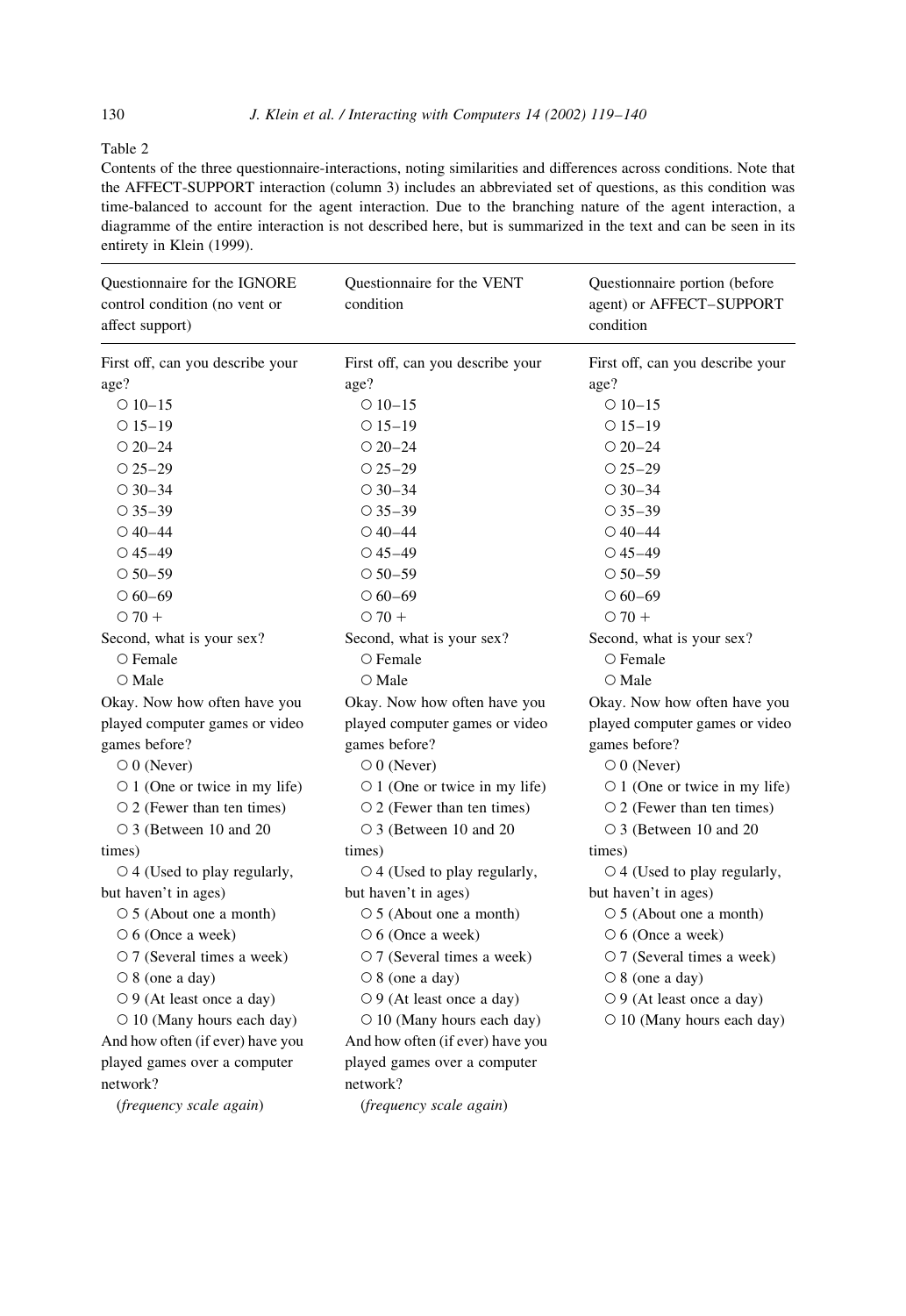# Table 2 (continued)

| Questionnaire for the VENT<br>condition                                                                                                                           | Questionnaire portion (before)<br>agent) or AFFECT-SUPPORT<br>condition                                                                                        |
|-------------------------------------------------------------------------------------------------------------------------------------------------------------------|----------------------------------------------------------------------------------------------------------------------------------------------------------------|
| Have you played role-playing or<br>adventure games before? On<br>computer or not, it doesn't<br>matter. If so, about how often?<br><i>(frequency scale again)</i> |                                                                                                                                                                |
| adventure games on the Web, or<br>graphical MUDs? Have you<br>played any of these?                                                                                | And how often (if ever) have you<br>played graphical adventure<br>games on the Web, or graphical<br>MUDs?                                                      |
| (frequency scale again)<br>Interesting. Have you ever<br>played computer or video games<br>in which the main character was<br>female? If so—again—how<br>often?   | <i>(frequency scale again)</i><br>Hmm. Have you ever played<br>computer or video games in<br>which the main character was<br>female? If so—again—how<br>often? |
| Okay. Now how well do you<br>think you did in this game?                                                                                                          | (frequency scale again)<br>Okay. Now how well do you<br>think you did in this game?                                                                            |
| $\circ$ 0 (The worst score)                                                                                                                                       | $\circ$ 10 (The best score!)<br>$\circ$ 0 (The worst score)                                                                                                    |
| How was the speed and<br>smoothness of the network while<br>you played? Were there any<br>delays?                                                                 | How was the speed and<br>smoothness of the network while<br>you played? Were there any<br>delays?<br>$\circ$ 10 (Awful; big delays!)                           |
|                                                                                                                                                                   |                                                                                                                                                                |
| $\circ$ 0 (Smooth; no delays)<br>Hmm. If there were any delays,<br>do you think they affected your<br>game?                                                       | $\circ$ 0 (Smooth; no delays)<br>Hmm. If there were any delays,<br>do you think they affected your<br>game?                                                    |
| $\circ$ 10 (Yes, greatly!)<br>$\circ$ 0 (No, not at all)<br>How frustrated do you think you<br>got playing the game, all things<br>considered?                    | $\circ$ 10 (Yes, greatly!)<br>$\circ$ 0 (No, not at all)<br>How frustrated do you think you<br>got playing the game, all things<br>considered?                 |
|                                                                                                                                                                   | Hmm. And what about graphical<br><i>(frequency scale again)</i><br>$\circ$ 10 (The best score!)<br>$\circ$ 10 (Awful; big delays!)                             |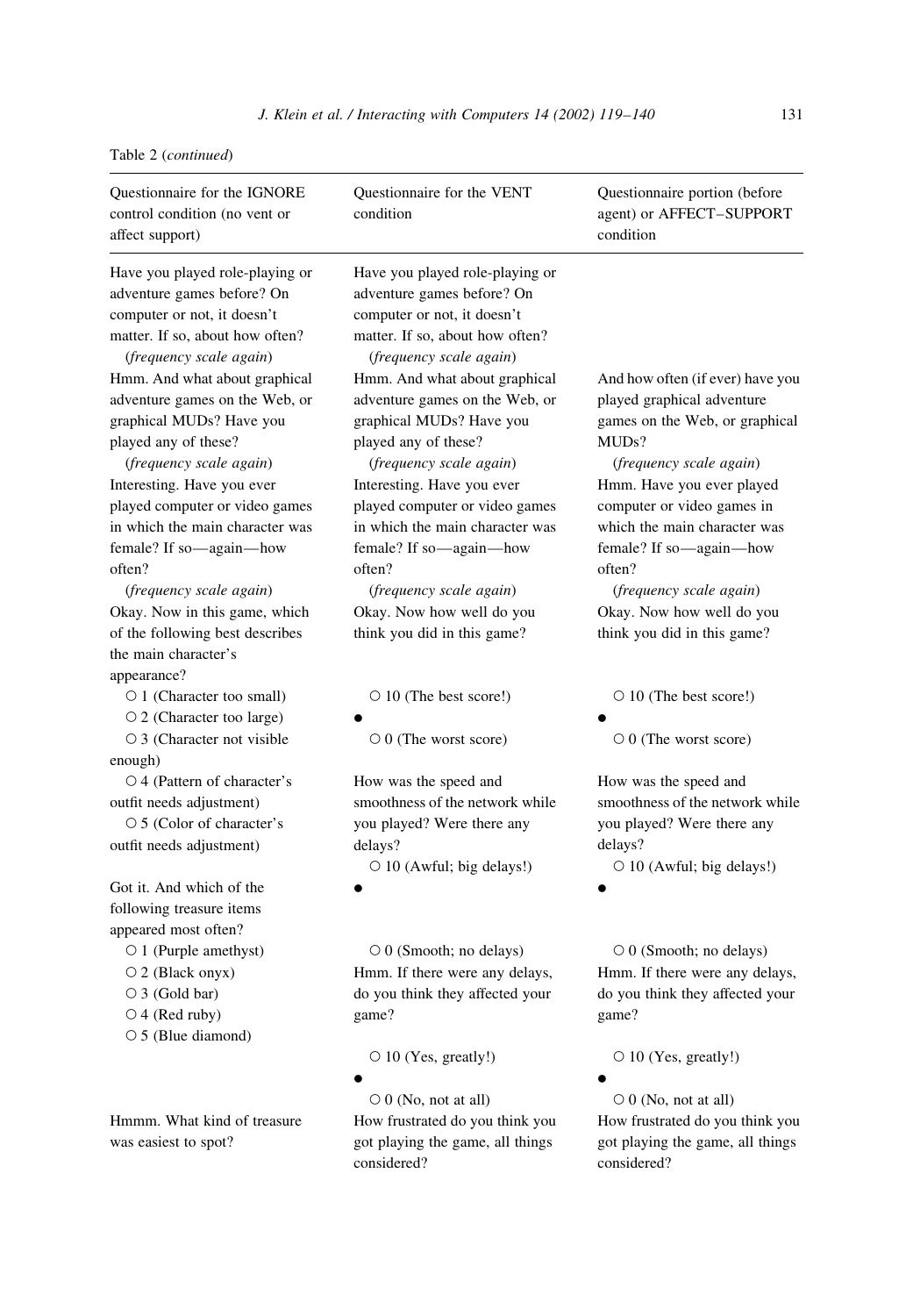| Questionnaire for the IGNORE<br>control condition (no vent or<br>affect support)                           | Questionnaire for the VENT<br>condition                                                                       | Questionnaire portion (before<br>agent) or AFFECT-SUPPORT<br>condition             |
|------------------------------------------------------------------------------------------------------------|---------------------------------------------------------------------------------------------------------------|------------------------------------------------------------------------------------|
| (treasure list again)                                                                                      | $\circ$ 10 (The most frustrated I<br>have ever been in my life playing<br>a game!)                            | $\circ$ 10 (The most frustrated I<br>have ever been in my life playing<br>a game!) |
| And what kind of treasure was<br>hardest to spot?                                                          |                                                                                                               | $\circ$ 9                                                                          |
| <i>(treasure list again)</i>                                                                               | $\circ$ 0 (Absolutely not frustrated<br>at all)                                                               | $\circ$ 8                                                                          |
| As this game develops, which of<br>the following would you most<br>like to see?                            | And how much satisfaction did<br>you experience as a result of<br>playing?                                    | $\circ$ 7                                                                          |
| $\circ$ 10 (More non-violent game<br>play)                                                                 | $(0-10 \text{ scale as above, using})$<br>'satisfied')                                                        | $\circ$ 6                                                                          |
| $\circ$ 9 (Interaction/cooperation<br>with other characters/players)<br>$\circ$ 8 (Social interaction with | Okay. Did playing the game<br>make you feel anxious or tense?<br>If so, how much?                             | $\circ$ 5                                                                          |
| other characters/players)<br>$\circ$ 7 (A more fanciful or                                                 | $(0-10 \text{ scale as above}, using$<br>'anxious or tense')                                                  | $\bigcirc$ 4                                                                       |
| interesting main character)<br>$\circ$ 6 (Puzzles to solve)                                                | Overall, how much fun did you<br>have playing the game?                                                       | $\circ$ 3                                                                          |
| $\circ$ 5 (The character wearing<br>armor and wielding weapons)                                            | $(0-10 \text{ scale}, \text{using 'fun' }$ [and<br>'had' in place of been'  )                                 | $\circ$ 2                                                                          |
| $\circ$ 4 (The ability to die and<br>come back to life)<br>○ 8 (A male character instead                   | Did you experience playing the<br>game make you feel angry? If so,<br>how much?                               | $\circ$ 1                                                                          |
| of a female one)<br>$\circ$ 9 (Monsters to kill)<br>$\circ$ 10 (Monsters pursuing your<br>character)       | $(0-10 \text{ scale as above}, using$<br>'satisfied')<br>Please describe your reaction to<br>this experience. | $\circ$ 0 (Absolutely not frustrated<br>at all)                                    |
| $\circ$ 11 (Traps to avoid)<br>Assuming your top choice were                                               | (Subject can enter text in large<br>field here)                                                               | <b>AFFECT-SUPPORT agent</b><br>assumed control from here,                          |
| implemented, what would you<br>most like to see after that?<br>(Development feature list                   | (END OF VENT CONTROL<br>QUESTIONNAIRE)                                                                        | adapting its content based on<br>subject input.                                    |
| again)<br>(END OF CONTROL                                                                                  |                                                                                                               |                                                                                    |
| <b>QUESTIONNAIRE</b> )                                                                                     |                                                                                                               |                                                                                    |

Table 2 (continued)

#### 132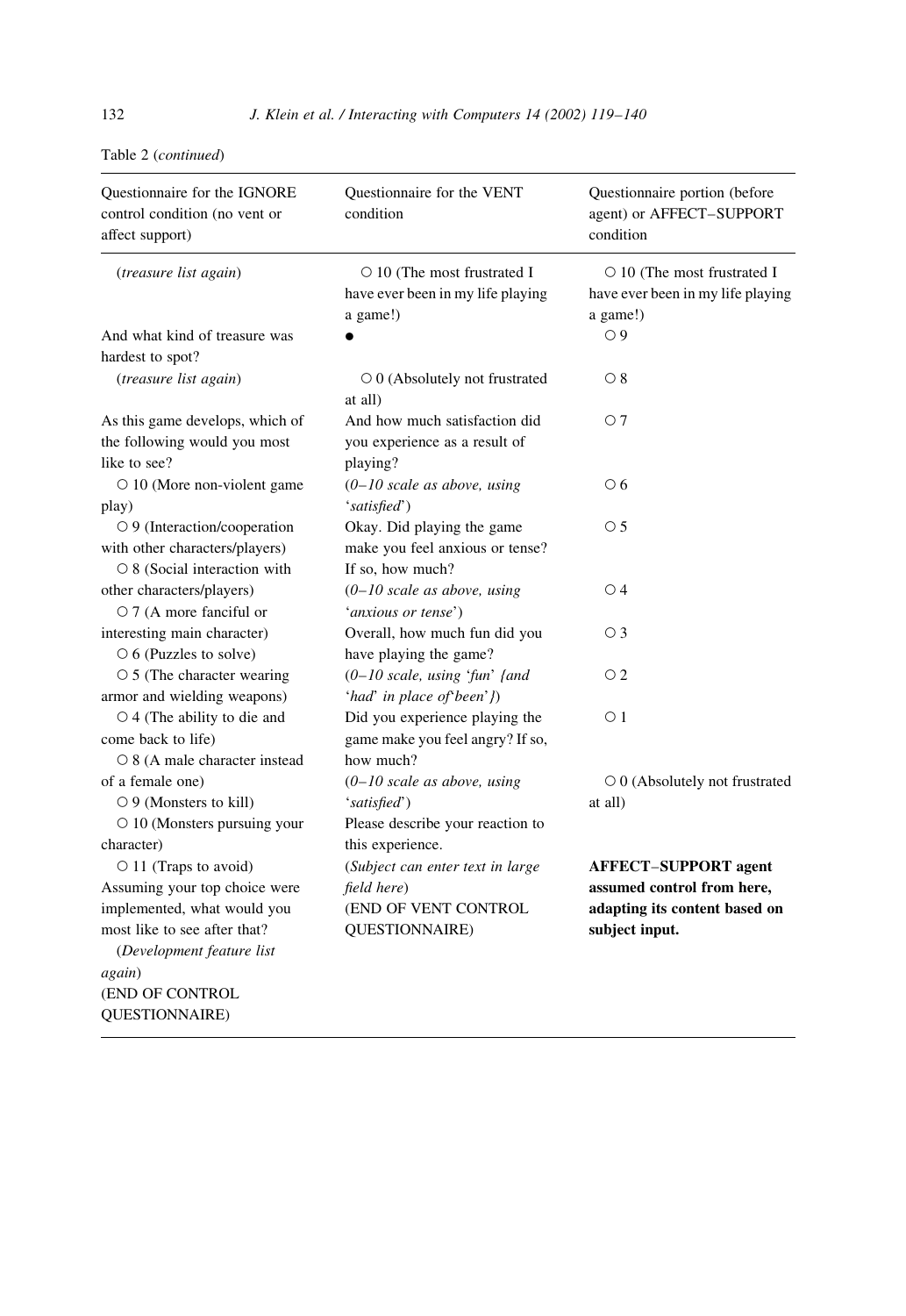# 6. Results

All analyses were based on either a full-factorial ANOVA or ANCOVA. When appropriate, planned orthogonal comparisons<sup>2</sup> were conducted using Dunnett's  $t$  (see Winer et al., 1991) which adjusts for the inflated significance levels associated with multiple comparisons. All results were based on two-tailed tests.

A manipulation check<sup>3</sup> confirmed that the DELAY condition produced significantly more frustration than the NO-DELAY condition. In the post-experiment questionnaire, participants responded to the question, 'How much frustration did you feel immediately after playing Game 1?'. A full-factorial ANOVA revealed that participants in the DELAY condition rated their frustration level significantly higher after the first game  $(M = 4.8)$ than did participants in the NO-DELAY condition ( $M = 3.56$ ),  $F(1, 64) = 4.54$ ,  $P < 0.05$ . There were no other significant effects with respect to this variable.

The key prediction in this experiment was that subjects who were experiencing high levels of frustration, resulting from playing Game 1 in the DELAY condition, would feel greater relief from this state immediately after experiencing the AFFECT-SUPPORT interaction, in comparison with the two control conditions. Based on this improvement, subjects were expected to feel more positive affect toward the task, as well as to the source of their frustration—the game and the networked computer system on which it was played. Subjects in the DELAY/AFFECT-SUPPORT condition were therefore predicted to play longer than subjects in either the DELAY/IGNORE or DELAY/VENT conditions.

The results supported this prediction. Not only was there a main effect with respect to the type of feedback subjects received,  $F(2, 64) = 8.00$ ,  $P < 0.01$ , but planned orthogonal comparisons indicated that participants in the AFFECT-SUPPORT condition played Game 2 for a significantly longer time than participants in either the IGNORE condition  $(t(45) = 2.63, P \le 0.01)$ , or the VENT condition  $(t(44) = 3.97, P \le 0.01)$ . (There was no significant difference in the game-playing behavior between participants in the IGNORE and VENT conditions.) These differences also remained statistically significant upon separate analysis of the DELAY vs. NO DELAY conditions. That is, subjects in the DELAY group who experienced the AFFECT-SUPPORT agent played Game 2 significantly longer (about 5.5 min longer, on average) than those in either the DELAY/ IGNORE or DELAY/VENT conditions.

Similarly, subjects in the NO DELAY condition who experienced AFFECT-SUPPORT played Game 2 significantly longer than did those in the NO DELAY/IGNORE and NO DELAY/VENT conditions. In short, the AFFECT-SUPPORT led to longer play

<sup>&</sup>lt;sup>2</sup> A planned comparison is a standard way of testing the significance of a specific comparison of two or more variables, the relationship of which are predicted by an hypothesis. Such a comparison is said to be planned, rather than 'fishing around' in the data for significant results. The term orthogonal simply means that all such comparison tests are 'independent' from each other—i.e. the result of one comparison test does not depend on the results from another. Planned orthogonal comparisons are a well-accepted, robust means of conducting statistical analyzes.

 $3\,$  A manipulation check tests that the manipulation of the variables in the experiment had the desired effect—in this case, that the DELAY condition was significantly more frustrating for subjects than the NO-DELAY condition.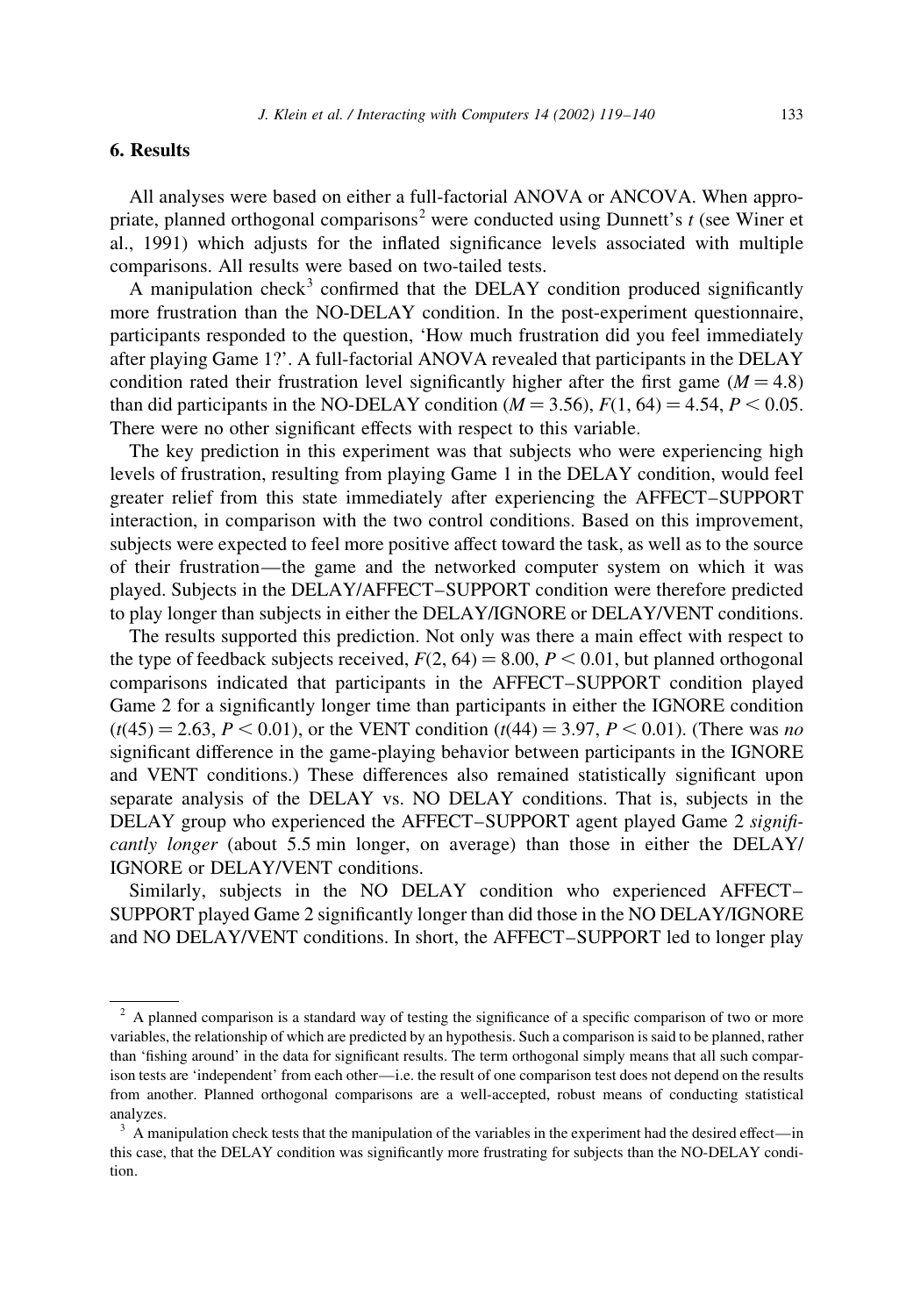in Game 2 in both the low and high frustration conditions, as compared to the controls (VENT and IGNORE).

There was one other main effect. Participants in the DELAY conditions  $(M = 735)$ played Game 2 for a significantly longer time than participants in the NO-DELAY conditions ( $M = 545$ ),  $F(1, 64) = 9.20$ ,  $P < 0.001$  (see Fig. 3).

Three-way ANOVAs were also performed to test for the significance of gender, emotional (trait) arousability, and prior game play experience on the main behavioral results. No significant effect was found for any of these.

## **7. Discussion**

## 7.1. Primary behavioral results

Many people play games to relax, and subjects in the DELAY condition all played longer than did those in the NO-DELAY condition. However, this difference can be attributed to what is known as the rebound effect: subjects who experienced delays in the first game did *not* experience them in the second game. Instead of relative tedium in Game 2, the DELAY subjects all experienced relatively more excitement and better action in Game 2, and a blissful end to the problems in Game 1—a pleasant surprise, which led to their playing longer. The rebound effect makes it meaningless to compare times *across* the DELAY/NO-DELAY conditions. What is significant is that within the DELAY condition, those who experienced the AFFECT-SUPPORT agent played significantly longer than those who did not. The same result was significant within the low-frustration NO-DELAY condition: those who experienced the AFFECT-SUPPORT agent played significantly longer than those who did not.

Several alternative explanations have been considered for the primary finding that the AFFECT-SUPPORT condition led to longer play the second time around. For example, subjects might have played longer because the AFFECT-SUPPORT agent interaction aggravated them, and Game 2 then became an example of subjects using passive support to deal with aggravation caused by the interaction. However, careful analysis of the data does not support this explanation. Specifically, subjects were asked on the Exit Questionnaire to report their level of frustration, as well as other emotions, at key intervals during the study. Overall, no significant correlation was found between self-report of frustration level after answering the interactive questionnaire and time spent playing Game 2. In addition, it is important to remember that in the DELAY conditions, it was the computer/ network system itself that was the apparent cause of the subject's frustration levels. That subjects would perform a task on a system that frustrated them and made them feel less patient and more agitated, for longer than those who were less agitated by the system, is a much harder argument to defend than that of the primary hypothesis: That subjects played longer because they felt better, not worse.

What about the possibility that the AFFECT-SUPPORT condition was more 'friendly' in nature? Could this account for the differences in user behavior across the various conditions? This is possible but unlikely, since friendly, 'interested,' conversational language was peppered throughout all the interactions (see Table 2).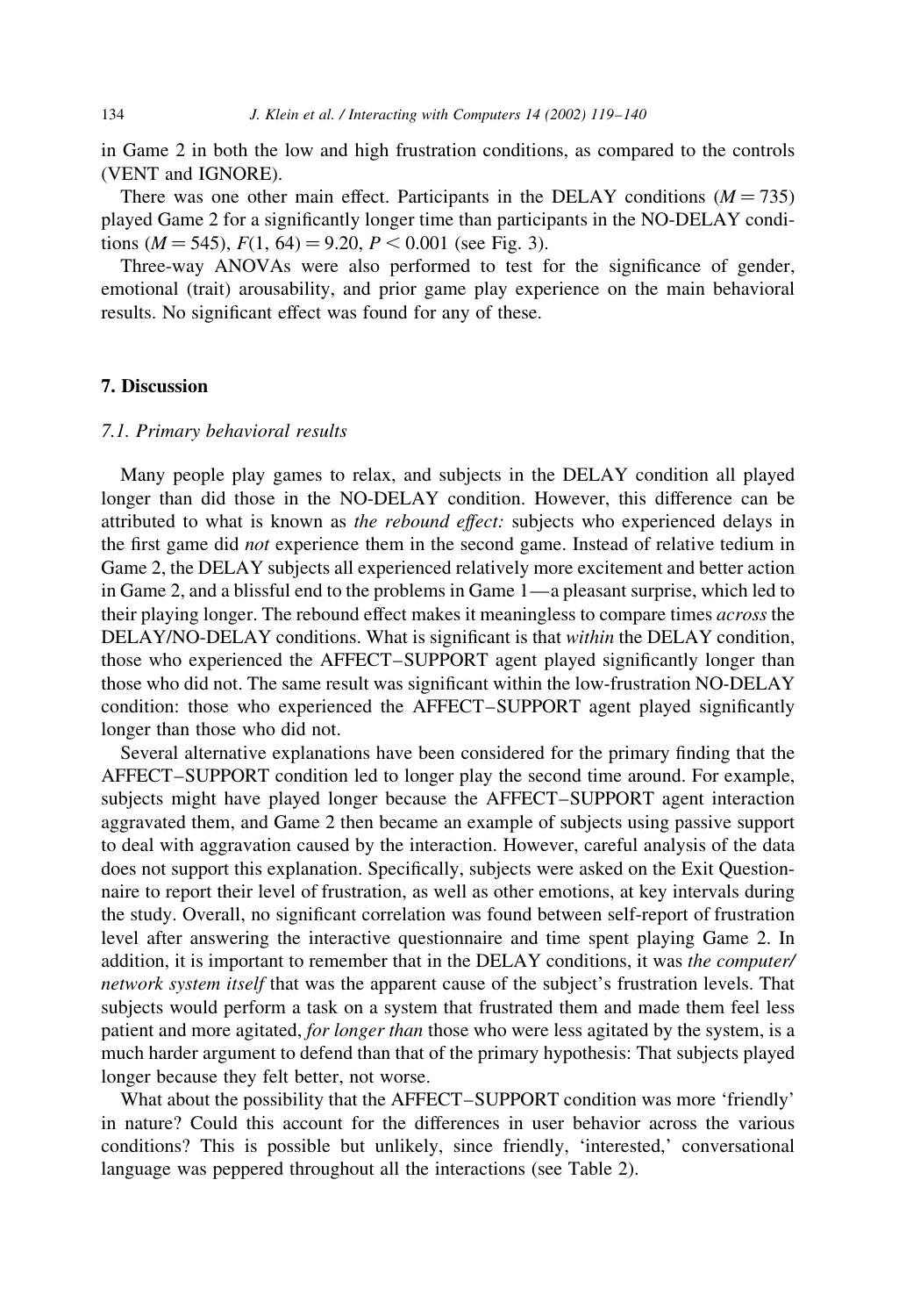Table 3

A listing of all initial feedback sequences (displayed in text on-screen) that the AFFECT-SUPPORT agent provides, based on user-reported level of frustration. The responses were designed to appear natural and lifelike.

| Reported level of frustration                                                 | INITIAL emotion-content feedback response by the system                                                                               |  |
|-------------------------------------------------------------------------------|---------------------------------------------------------------------------------------------------------------------------------------|--|
| 0 Absolutely not frustrated at                                                | It sounds like you weren't frustrated in the least playing this game. Is                                                              |  |
| all                                                                           | that about right?' (Yes/No)                                                                                                           |  |
| 1                                                                             | It sounds like you felt ever so mildly frustrated playing this game. Is<br>that about right?' (Yes/No)                                |  |
| $\overline{c}$                                                                | It sounds like you felt a little frustrated playing this game. Is that about<br>right?' (Yes/No)                                      |  |
| 3                                                                             | 'It sounds like you felt fairly frustrated playing this game. Is that about<br>right?' (Yes/No)                                       |  |
| $\overline{4}$                                                                | It sounds like you felt somewhat frustrated playing this game. Is that<br>about right?' (Yes/No)                                      |  |
| 5                                                                             | It sounds like you felt pretty frustrated playing this game. Is that about<br>right?' (Yes/No)                                        |  |
| 6                                                                             | It sounds like you felt pretty darn frustrated playing this game. Is that<br>about right?' (Yes/No)                                   |  |
| $\overline{7}$                                                                | 'Hmmm. It sounds like you felt really frustrated playing this game. Is<br>that about right?' (Yes/No)                                 |  |
| 8                                                                             | 'Wow! It sounds like you felt terribly frustrated playing this game. Is<br>that about right?' (Yes/No)                                |  |
| $\mathbf Q$                                                                   | 'Wow! It sounds like you felt unbelievably frustrated playing this game.<br>Is that about right?' (Yes/No)                            |  |
| 10 The most frustrated I have<br>ever felt in my life while<br>playing a game | 'Good heavens! It sounds like felt unbelievably frustrated and<br>completely fed up playing this game. Is that about right?' (Yes/No) |  |

The most robust explanation seems to be that a text-only interaction that carefully applies social-affective skills known to succeed in human-human interaction can also successfully be used by a computer. Such a human–computer interaction need not take more than a few minutes; nonetheless, it can provide relief of negative emotional states related to frustration, as manifest in subsequent user behavior toward the *object* of the negative emotion.

#### 7.2. Low variance for VENT conditions

Somewhat surprising were the uniformly low mean times that subjects played Game 2 in the VENT condition, both in the DELAY and NO-DELAY conditions. It was noted earlier that there is conflict in the literature about the benefits of emotional venting. The current findings lend support to the argument that venting is an unreliable emotional regulation strategy.

## 7.3. Little statistically meaningful self-report data

Much self-report data was taken, especially in the Exit Questionnaire, to try to capture subjects' affective states at various points throughout the experiment. Yet, despite the strong behavioral results described above, very little of the self-report data reflected the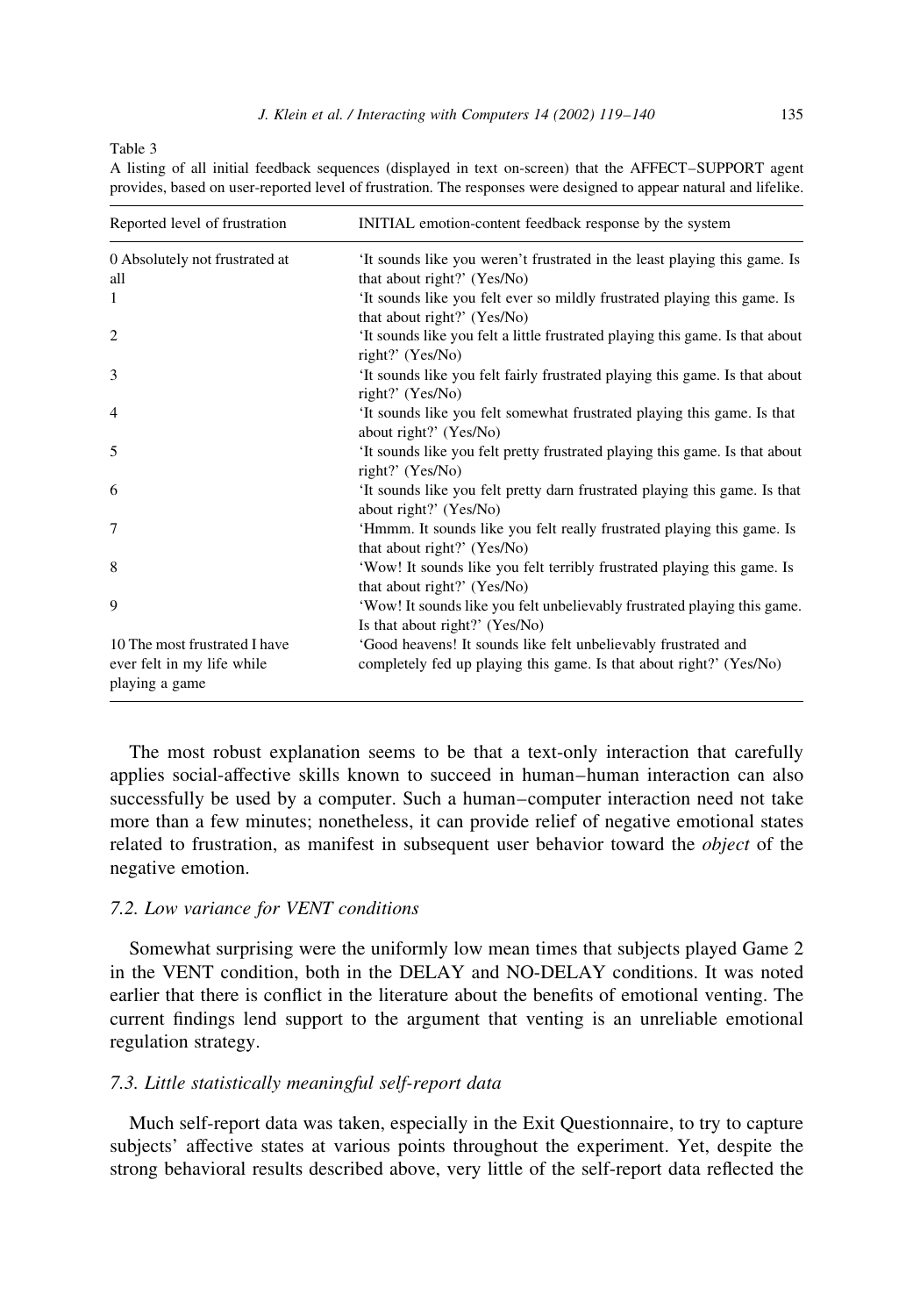behavioral finding. Our findings are thus consistent with those of emotion theorists, who have long argued that self-report data tends to be unreliable, yielding answers that may be put forth for a variety of reasons (Zajonc, 1998).

## 7.4. Theoretical and practical implications

The current research presents the first prototype of an interactive software agent that seems capable of providing active emotional support to a frustrated user. This agent was of very simple construction, and used no technology more advanced than elements found in a standard graphical user interface—elements such as dialog boxes, radio buttons, and text. Interaction with the AFFECT-SUPPORT agent occurred solely through traditional means: monitor, keyboard, and mouse. The entire transaction amounted to roughly reading 6 or 8 short lines of 12-point text, pressing a few buttons, and typing an optional blurb of text, so that it took very little time or effort to effect. A bit of natural-language construction was used to make the text output seem more natural and life-like.

There are both practical and philosophical implications of this work. While a more thorough discussion of these issues may be found in the companion paper in this issue (Picard and Klein, 2001), some practical implications are summarised below.

- 1. Computers are capable of alleviating strong, negative emotions, even when they are the source of these negative emotions.
- 2. It is possible to build agents that have 'social' capabilities, without the explicit personification of those agents. The implications of this study support the argument that social agents need not be personified characters, or use advanced interaction techniques such as speech I/O in order to be effective.
- 3. Building sites that simply let people vent may be about as effective as doing nothing at all, in terms of ameliorating the bad feelings.

### 7.5. Implications for designers and industry

The results from this study suggest ways in which designers might think differently about how to address failures in the design of software:

- consider the user's emotional state as a continuous factor in the design process;
- appreciate that offering no support for the user's emotional state during or after a system failure is tantamount to ignoring emotion, which can lead to a loss of opportunity for continued interaction with the user:
- text and buttons may be an under-utilised and overlooked method for creating agency.

The AFFECT-SUPPORT agent was shown to be effective not only at relieving strong, negative affect, but in making subjects feel better about using the same computer system (and performing very much the same activity) that had frustrated users in the first place. These findings have practical implications for virtually every kind of system that interacts with people: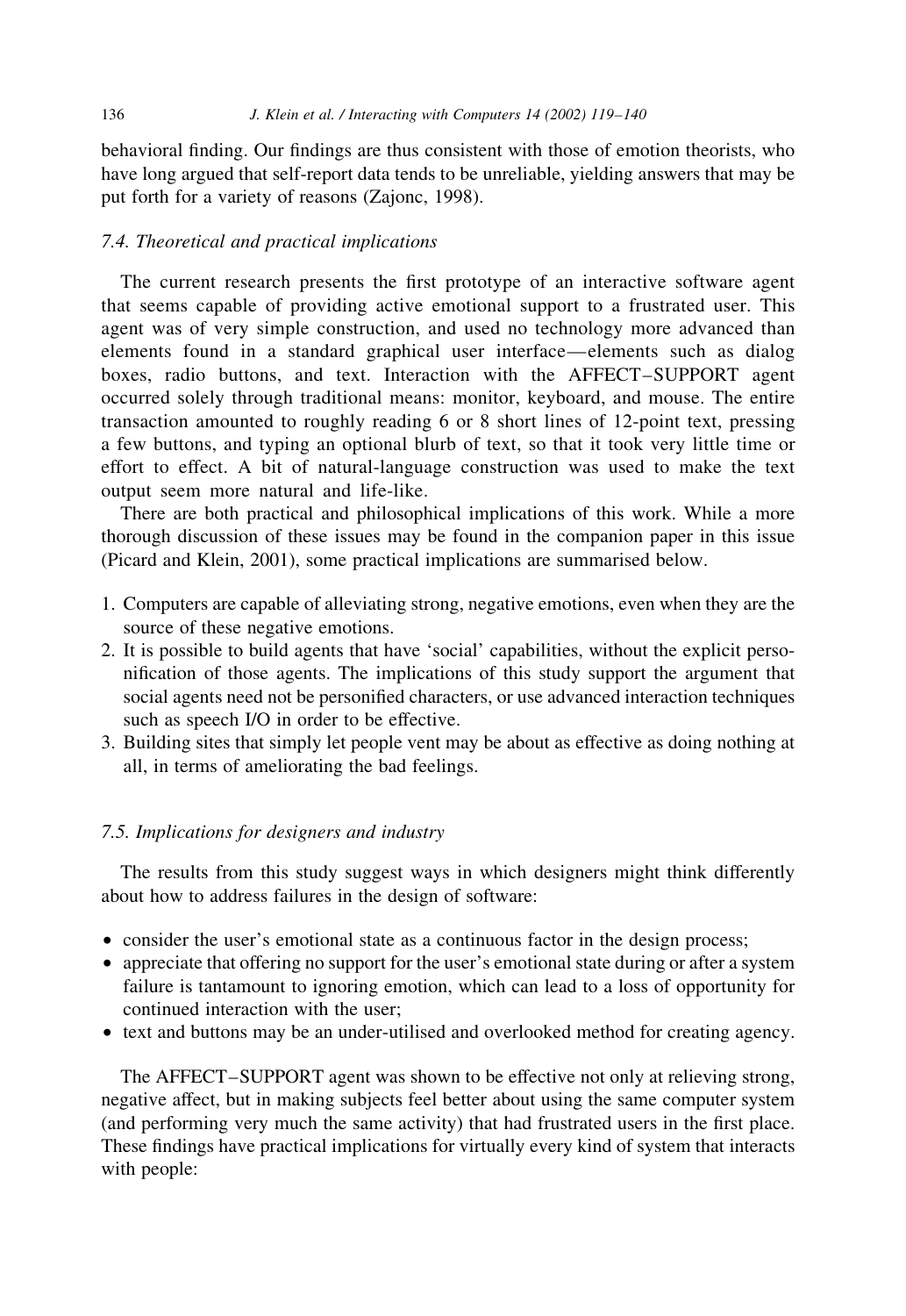

Fig. 3. Mean times that subjects played game 2, by response type and DELAY/NO DELAY conditions (subjects could play for  $180 > T > 1200$  s-3-20 min)

- the method demonstrated here represents a cheap solution to addressing failure with an enormous amount of power; i.e. a big 'bang for the buck';
- the findings demonstrate that users who use a product that fails for some reason may actually wind up liking the product better with an AFFECT-SUPPORT agent onboard than without it:
- the idea of a positive outcome tied to the acknowledgement of a corporation's or product's failure (or even potential failure) may have important lessons for industry. The current assumption in corporate America seems to be that admitting failure, offering apologies, or taking any other kind of responsibility for poor performance is to be avoided at all costs—at least until a strong legal case is mounted against it. This work demonstrates that there may be benefit to customer satisfaction if such things as timely, sympathetic apologies are made, even by machines.

# 8. Future directions

One of the assumptions in this work is that the situation needs to be appropriate, and the time ripe, for the computer to actively broach the topic of frustration, or emotion in general. We tried to ensure this appropriateness in our experiment, by subjecting users to a situation that induced some level of frustration. One can also imagine an agent that the user might approach voluntarily when he or she was distressed, and simply wished to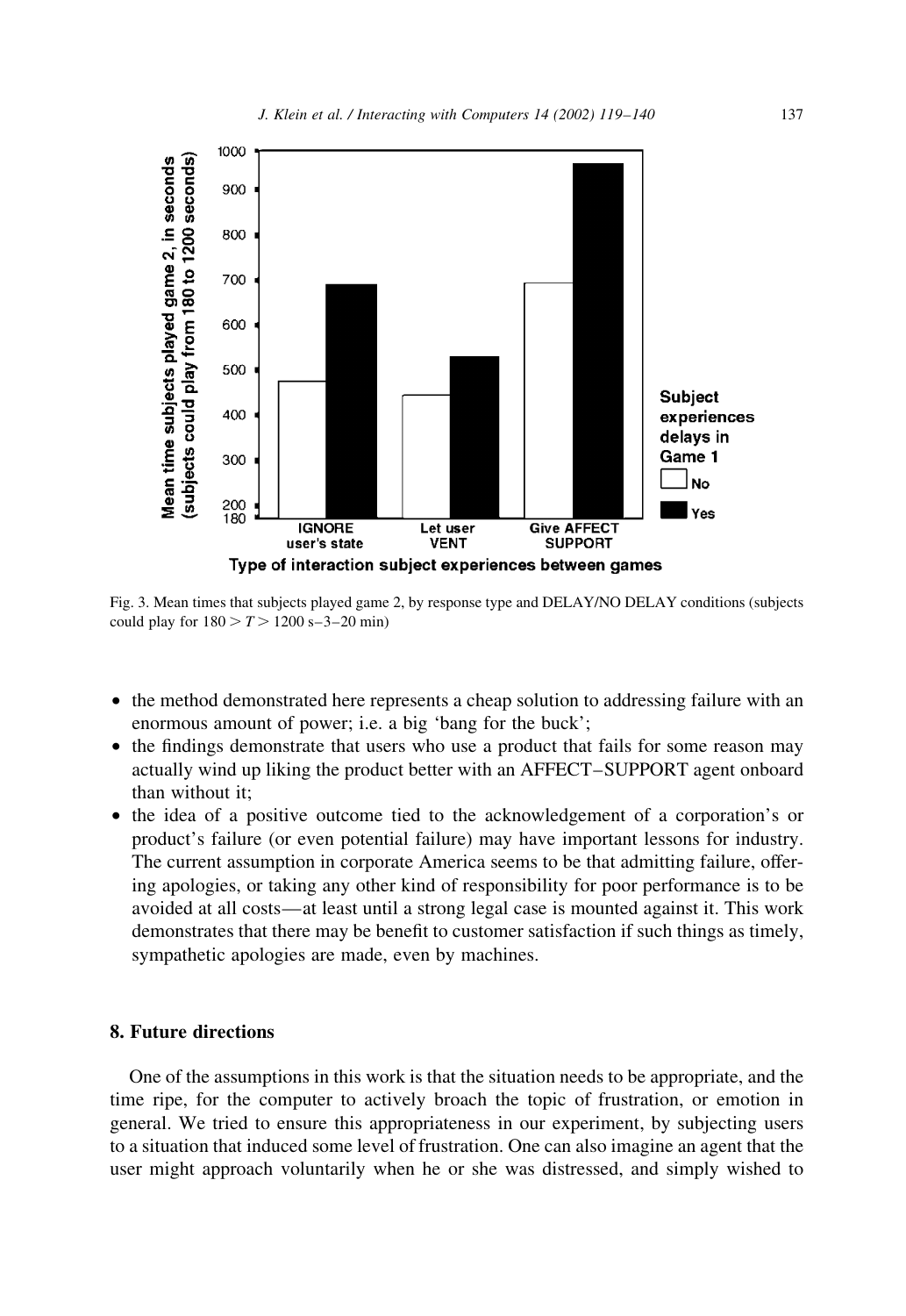express him or herself. However, if the agent were desired to be pro-active in responding to the user's emotion, it would need some ability to analyze the user's context and make predictions and/or queries to the user about his emotional state, or be able to recognise the user's emotional expressions. Although there has recently been an increasing amount of research toward this goal (e.g. see references in Picard, 1997, and in the companion paper by Scheirer et al., 2001), by and large it is an area for future work.

Clearly, work remains to be done to determine which components of the present emotion-support theory are most effective, which ones are less so, and which ones not tested might further improve the effectiveness of an AFFECT-SUPPORT-type agent. Is the paraphrasing feedback necessary and sufficient to yield effective results? Are both empathy and sympathy required to maintain effectiveness? Might humour or another technique be more effective in alleviating frustrating situations? Does it help, hinder, or maintain the agent's effectiveness to make more explicit the computer's inability to feel sympathy or other affective states? Does it affect the agent's effectiveness to make more explicit the idea that the computer itself is the social actor, and to try to remove all traces of (or for that matter, to try to boost) the connection between the agent (and other software of which it is a part) and its human designers? Does the idea that the information communicated by the user will eventually reach human eyes contribute to, hinder, or muddy the effect achieved by the AFFECT-SUPPORT agent? And how do all these vary with user personality, preference, situation, and other personal traits?

In the experiment, the AFFECT-SUPPORT condition was shown to be effective in relieving frustration, as well as the overall negative affect felt by subjects toward the source of their frustration-the computer. This relief occurred while subjects had no knowledge of the agent's existence, its goals or its method for achieving its goals. It remains to be seen if users will accept such an agent when they know about the agent beforehand, or if they use it more than once. These effects should be investigated in future tests of this agent and subsequent versions of it.

#### **Acknowledgements**

We would like to thank Clifford Nass and Sherry Turkle for their guidance and contributions toward this work. We should also like to extend thanks to Jocelyn Riseberg Schierer for her help and her experimental design, upon which some of this work is based, and to Raul Fernandez, Keith Oatley and Terry Winograd for their support and helpful comments.

#### **References**

Amsel, A., 1992. Frustration Theory. Cambridge University Press, Canada.

Breazeal, C., 1998. Regulating human-robot interaction using 'emotions', 'drives' and facial expressions. Presented at Autonomous Agents 1998 workshop 'Agents in Interaction-Acquiring Competence through Imitation', Minneapolis/St Paul, May.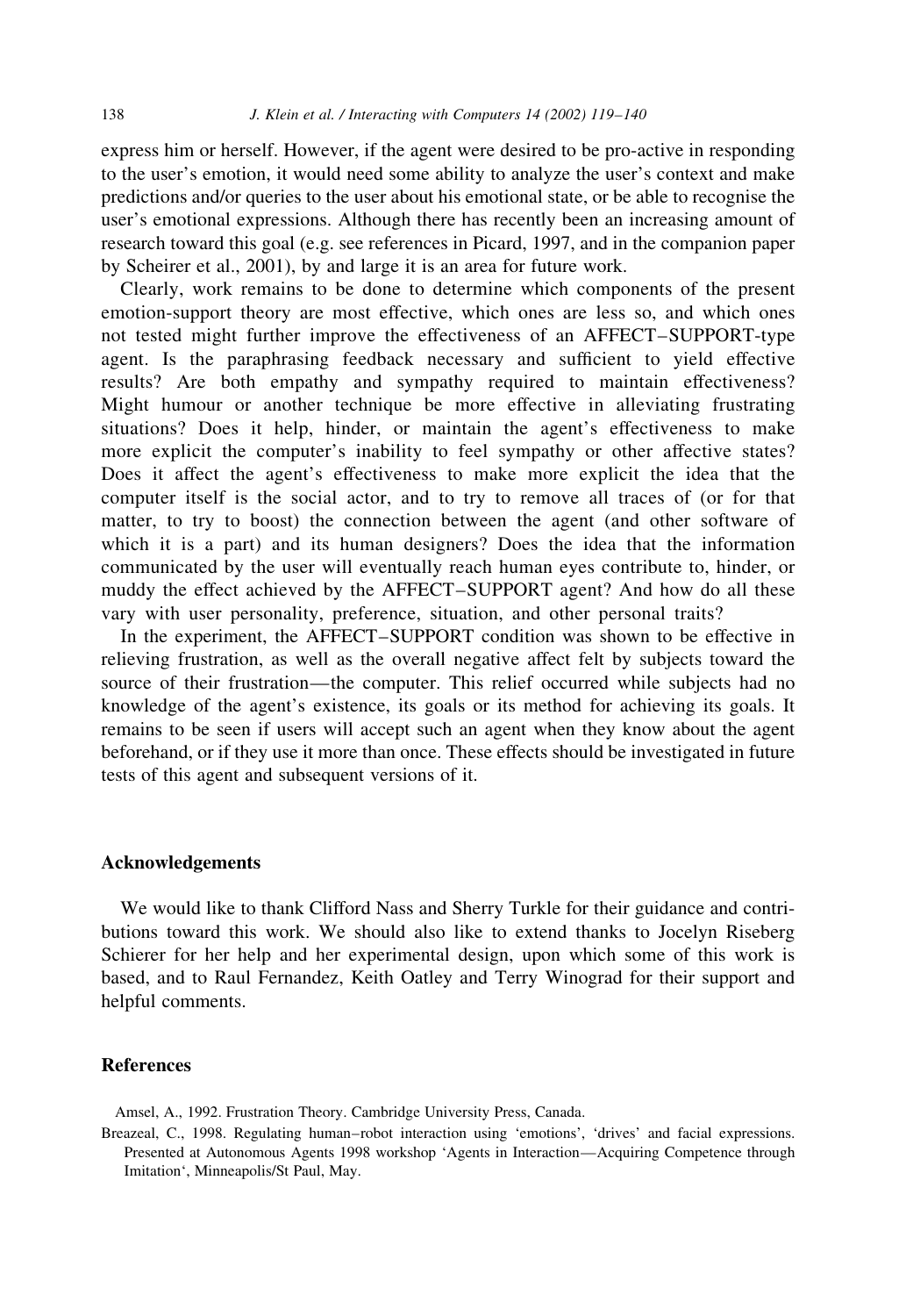- Brennan, K.A., Shaver, P.R., 1995. Dimensions of adult attachment, affect regulation, and romantic relationship functioning. Personality and Social Psychology Bulletin 21 (3), 267-283.
- Catanzaro, S.J., Greenwood, G., 1994. Expectancies for negative mood regulation, coping and dysphoria among college students. Journal of Counseling Psychology 41 (1), 34-44.
- Cooper, M.L., Frone, M.R., Russell, M., Mudar, P., 1995. Drinking to regulate positive and negative emotions: a motivational model of alcohol use. 69 69 (5), 990–1005.
- Elliot, C., 1992. The affective reasoner: a process model of emotions in a multi-agent system. PhD Thesis, Northwestern University, May. The Institute for Learning Sciences, Technical Report #32.
- Felsman, J.K., Vaillant, G.E., 1987. Resilient children as adults: a 40-year study. In: Anderson, E.J., Cohler, B.J. (Eds.). The Invulnerable Child. Guilford Press, New York.
- Fogg, B.J., Nass, C.I., 1997. Silicon sycophants: the effects of computers that flatter. International Journal of Human-Computer Studies.
- Fogg, B.J., Nass, C.I., 1997. How users reciprocate to computers: an experiment that demonstrates behavior change. Proceedings of ACM CHI 97 Conference on Human Factors in Computing Systems, vol. 2., pp. 331- $332$
- Goleman, D., 1995. Emotional Intelligence. Bantam Books, New York.
- Gordon, T., 1970. PET: Parent Effectiveness Training. Plume Books (New American Library), New York.
- Gross, J., Muñoz, R.F., 1995. Emotion regulation and mental health. Clinical Psychology Science and Practice 2  $(2)$ ,  $151 - 164$ .
- Ickes, W. (Ed.), 1997. Empathic Accuracy. Guilford Press, New York.
- Isen, A.M., Daubman, K.A., Nowicki, G.P., 1987. Positive affect facilitates creative problem solving. Journal of Personality and Social Psychology 52 (6), 1122-1131.
- Izard, C.E., 1993. Four systems for emotion activation: Cognitive and noncognitive processes. Psychological Review 100 (1), 68-90.
- Jenks, M., 1993. Ten easy steps to defusing anger. Customer Relationship Management 12 (2), 36.
- Kagan, J., 1994. The Nature of the Child: Tenth Anniversary Edition. Basic Books, New York.
- Kahneman, D., 1973. Arousal and attention. Attention and Affort. Prentice Hall, Englewood Cliffs, NJ, pp. 28–49 Ch. 3.
- Kirsner, S., 1998. Moody furballs and the developers who love them. Wired, September, pp. 138.
- Kitayama, S., Niedenthal, P.M. (Eds.), 1994. Heart's Eye: Emotional Influences in Perception and Attention. Academic Press, New York.
- Klein, J., 1999. Computer Response to User Frustration. MIT Master's Thesis, January.
- LeDoux, J.E., 1994. Emotion, memory and the brain. Scientific American June, 50–57.
- Lewis, V.E., Williams, R.N., 1989. Mood-congruent vs. mood-state-dependent learning: implications for a view of emotion. In: Kuiken, D. (Ed.), Mood and Memory: Theory, Research, and Applications, Volume 4 of Special Issue of the Journal of Social Behavior and Personality (2), 157–171.
- Mehrabian, A., 1995. Theory and evidence bearing on a scale of trait arousability. Current Psychology 14 (1), 4-28.
- Moon, Y., Nass, C.I., 1996. How 'real' are computer personalities? Psychological responses to personality types in human–computer interaction. Communication Research 23 (6), 651–674.
- Morkes, J., Kernal, H., Nass, C., 1998. Effects of humor in computer-mediated communication and humancomputer interaction. In: Proceedings of the Conference of Human Factors in Computer Systems (CHI98 Summary), CHI 98, Los Angeles.
- Myers, D.G., 1989. Psychology. 2nd ed Worth Publishers, New York.
- Nass, C.I., Moon, Y., Carney, P., 1999. Are people polite to computers? Responses to computer-based interviewing systems. Journal of Applied Social Psychology 29 (5), 1093-1110.
- Nass, C.I., Fogg, B.J., Moon, Y., 2001. Can computers be teammates?. International Journal of Human-Computer Studies (in press).
- Norman, D., 1988. The Psychology of Everyday Things (a.k.a. The Design of Everyday Things). Basic Books, New York.
- Nugent, W.R., Halvorson, H., 1995. Testing the effects of active listening. Research on Social Work Practice 5  $(2), 152 - 175.$
- Oatley, K., Duncan, E., 1994. The experience of emotions in everyday life. Cognition and Emotion 8 (4), 369– 381.
- Picard, R.W., 1997. Affective Computing. MIT Press, Cambridge, MA.